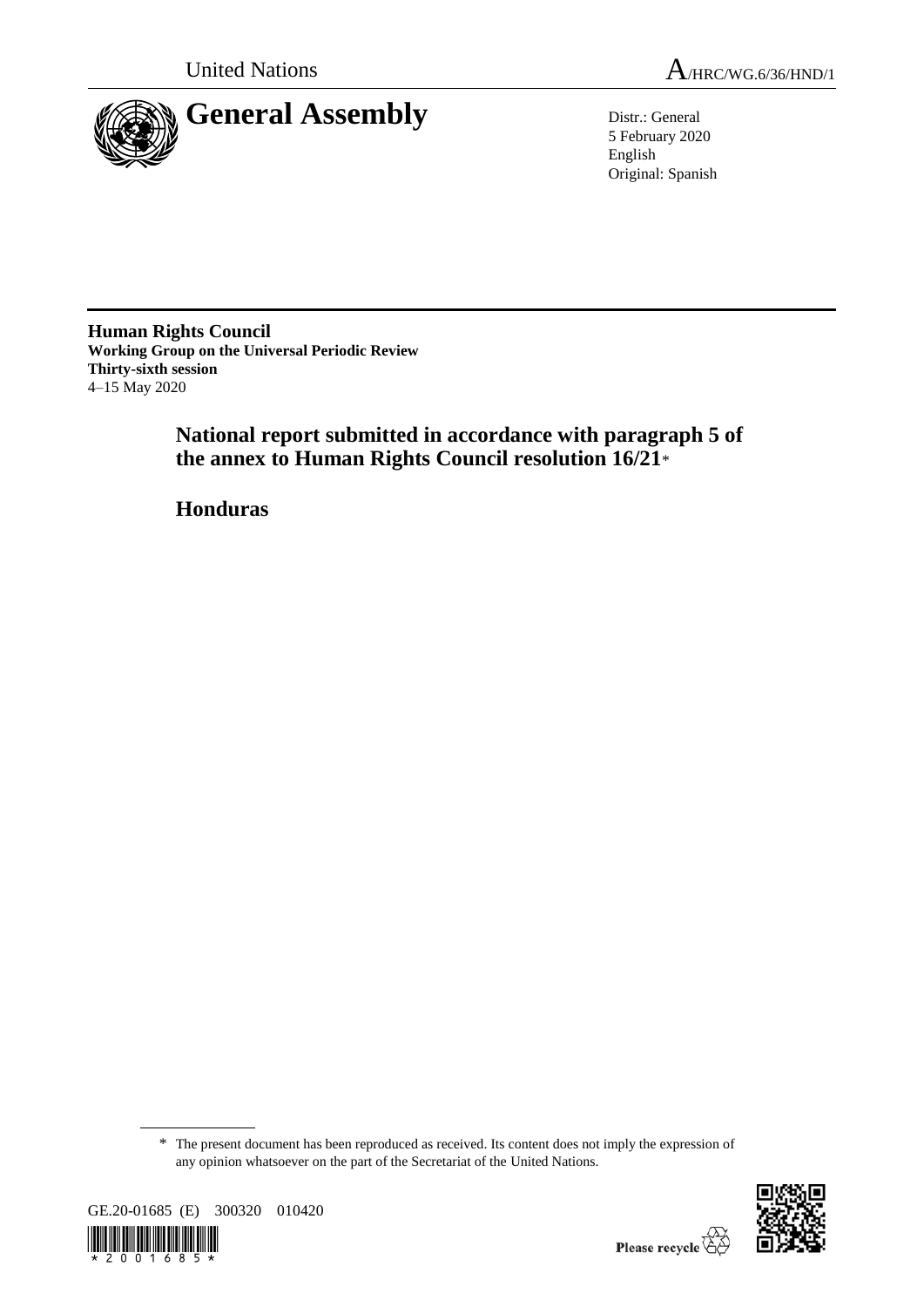# Contents

|      |                                                                                           | Page           |
|------|-------------------------------------------------------------------------------------------|----------------|
| L.   |                                                                                           | 3              |
| П.   |                                                                                           | 3              |
| III. | Follow-up to recommendations arising from the second cycle of the universal period review | $\overline{4}$ |
| IV.  |                                                                                           | 5              |
| V.   |                                                                                           | 11             |
| VI.  |                                                                                           | 20             |
| VII. |                                                                                           | 20             |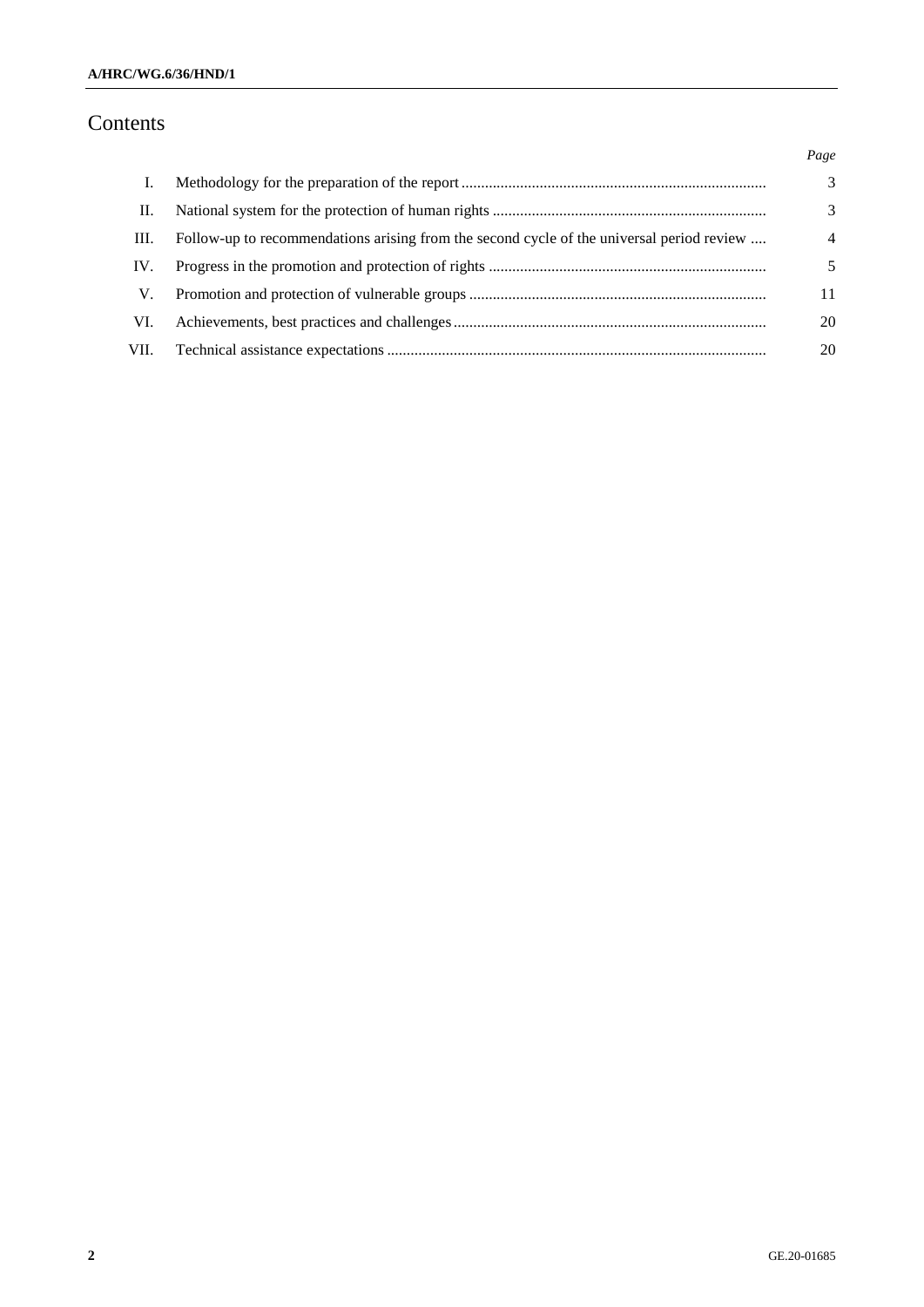# **I. Methodology for the preparation of the report**

1. The present report describes the progress made by the State of Honduras with respect to human rights in the context of the third cycle of the universal periodic review. The report was prepared with input from the Special Response Group on Human Rights, which is comprised of the institutional teams responsible for giving follow-up to international recommendations and providing information to the Honduran System for the Monitoring of Recommendations.<sup>1</sup>

2. The Ministry of Human Rights<sup>2</sup> held five workshops for the preparation of the report. It organized training on human rights for State officials with a view to strengthening the Special Response Group. A total of 10 civil society organizations participated in workshops.

# **II. National system for the protection of human rights**

3. The activities of the Office of the National Commissioner for Human Rights are guided by the action plan for 2014–2020, which is entitled Vanguardia de la Dignidad Humana ("At the Forefront of Human Dignity"), and by the strategy for local social transformation, which is designed to promote solidarity and well-being at the municipal level.<sup>3</sup> The Office has an enhanced presence in the communities and territories through its regional and departmental branches. Its mobile ombudsman service has made 266 visits in 77 municipalities, where 255 activities have been conducted to promote human rights, deal with complaints and provide guidance. Between 2015 and 2019, the Office's budget increased by 29 per cent. It is also noteworthy that, in 2019, the Office was granted category A status by the Global Alliance of National Human Rights Institutions.

4. In 2019, the National Committee for the Prevention of Torture and Cruel, Inhuman or Degrading Treatment or Punishment<sup>4</sup> was given greater autonomy and its budget was increased by 81 per cent. There are currently 10 local boards that carry out aspects of the Committee's mandate in detention facilities. In addition, under the applicable legislation, a civil society representative was elected and is currently in post.

5. In 2017, the Ministry of Human Rights<sup>5</sup> was established, with a mandate to advise the government and other relevant institutions on their efforts to comply with national and international human rights obligations and responsibilities and to coordinate related activities. The Ministry's work is focused on two main areas, namely promotion of human rights and protection of human rights, for each of which a technical directorates was put in place.

6. The legislative branch has the Commission on Justice and Human Rights and the judicial branch has the Department of International Relations and Human Rights.

7. The Public Prosecution Service has an Office of the Special Prosecutor for Human Rights and an Office of the Special Prosecutor for the Protection of Human Rights Defenders, Journalists, Social Communicators and Justice Officials.<sup>6</sup>

8. Between 2015 and 2019, with the aim of upholding, protecting and promoting human rights, the State approved a number of treaties, laws, regulations and public policy measures, including:

(a) Civil and political rights:<sup>7</sup> creation of new criminal courts;<sup>8</sup> creation of the Judicial Commission on Access to Justice;<sup>9</sup> amendment of the Code of Criminal Procedure with regard to individual electronic monitoring and virtual hearings; <sup>10</sup> creation of the National Electoral Council and the Electoral Court;<sup>11</sup> establishment of a number of Special Prosecutor's Offices<sup>12</sup> and investigation units;<sup>13</sup> reform of the National Police;<sup>14</sup> ratification of the Arms Trade Treaty;<sup>15</sup> Act on the Control of Firearms, Munitions, Explosives and Related Items; <sup>16</sup> amendment of the Responsible Parenting Act and the accompanying regulations;<sup>17</sup> creation of the National Institute for Juvenile Offenders;<sup>18</sup> creation of an interagency commission to monitor investigations of violent deaths of women and cases of femicide; <sup>19</sup> and regulations for the implementation of the principle of parity and a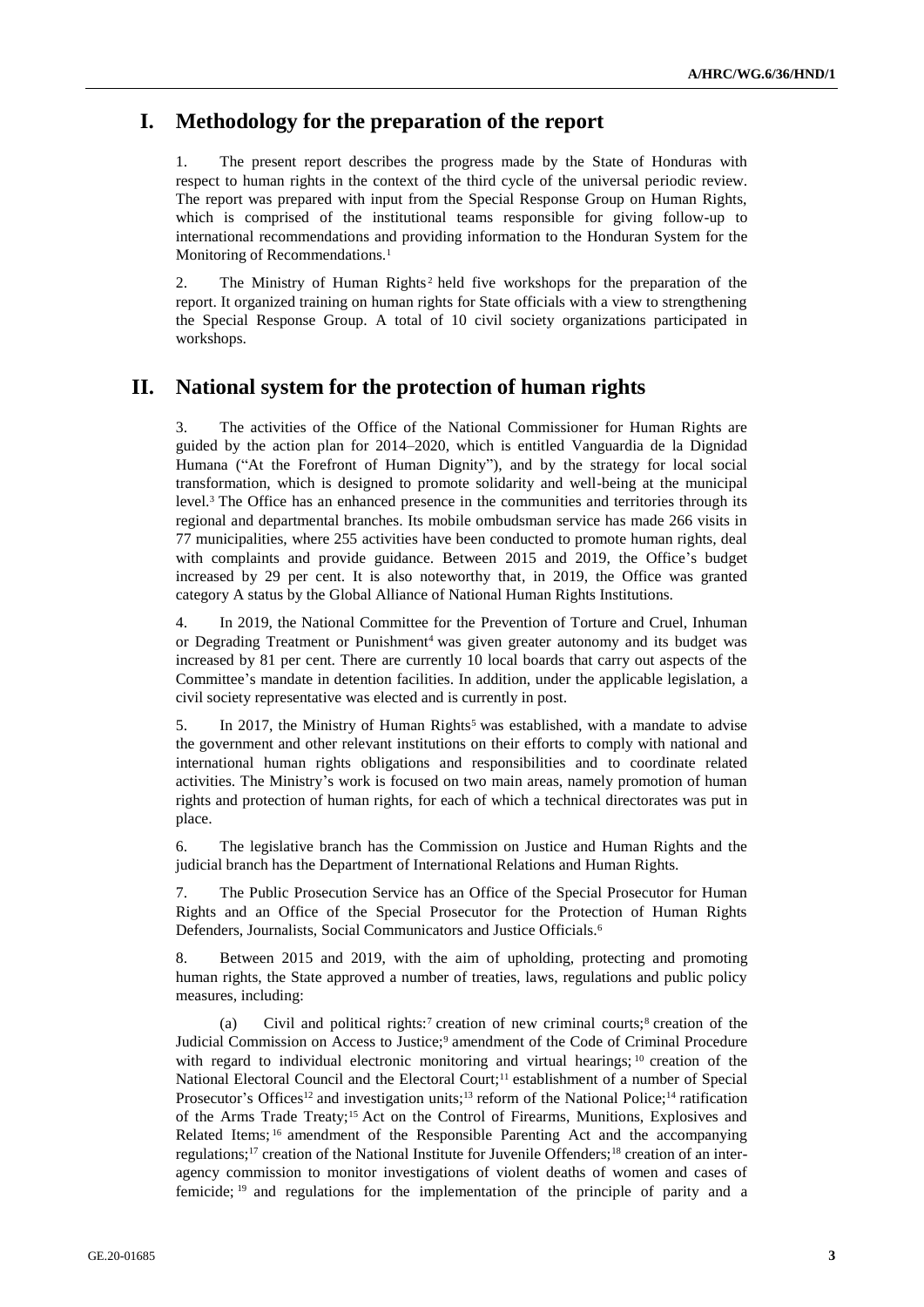mechanism whereby male and female candidates must appear in alternating positions on electoral lists; 20

(b) Economic, social, cultural and environmental rights: <sup>21</sup> ratification of the Optional Protocol to the International Covenant on Economic, Social and Cultural Rights<sup>22</sup> and conclusion of the Free Trade Agreement between Honduras and the Republic of Korea;<sup>23</sup> Labour Inspectorate Act;<sup>24</sup> School Meals Act;<sup>25</sup> Act on Debt Relief for Workers;<sup>26</sup>

(c) The executive has adopted other measures such as the creation of the National Commission for the 2030 Agenda for Sustainable Development and the related inter-agency technical committee;<sup>27</sup> the National Sustainable Development Goals Agenda;<sup>28</sup> the setting of national policies on employment and credit; <sup>29</sup> the Public Policy against Racism and Racial Discrimination for the Comprehensive Development of Indigenous and Afro-Honduran Peoples;<sup>30</sup> the Public Policy on Inclusive Education;<sup>31</sup> the Strategic Plan on Education 2017–2030; the Integrated System for the Rights of Children and Adolescents in Honduras;<sup>32</sup> and the National Entrepreneurship and Small Businesses Service.<sup>33</sup>

### **III. Follow-up to recommendations arising from the second cycle of the universal period review**<sup>34</sup>

9. The recommendations arising from the universal periodic review are linked to the Sustainable Development Goals, the National Human Rights Action Plan for 2013–2022 and the Government's various public policies, plans and programmes. 10. Of the 152 recommendations, action is being taken on 101, relating to the protection of women, migrants, human rights defenders and public safety. Action has already been taken on another 34 recommendations, relating to human rights defenders, journalists, social communicators and justice officials. Action is pending on the remaining 17 recommendations, most of which relate to the ratification of optional protocols to international treaties.

11. At the request of the Government, a country office of the Office of the United Nations High Commissioner for Human Rights (OHCHR) was set up in 2016. Work has been done jointly to consolidate the National System for the Protection of Human Rights Defenders, evaluate the institutional capacity of the Office of the National Commissioner for Human Rights, incorporate international standards into the new Criminal Code, provide capacity-building for justice officials and security forces with regard to a range of human rights issues and embed a human rights approach in the National Sustainable Development Goals Agenda.

12. On 10 December 2018, the Ministry of Human Rights and OHCHR signed a letter of agreement to set up five working groups on public policies, human rights education, legislative harmonization, human rights defenders and persons displaced by violence. So far, 9 outputs have been achieved in full and work on the 22 others is ongoing.

13. Honduras collaborates extensively with the special procedures of the United Nations. During the period under consideration, five special rapporteurs and two working groups have visited Honduras.<sup>35</sup> Since the Ministry of Human Rights was established, 26 thematic reports have been prepared. In addition, all reports to treaty bodies, including six follow-up reports, have been submitted in a timely manner, and nine dialogues have been held with treaty bodies.

14. In August 2018, the Inter-American Commission on Human Rights conducted an on-site visit to Honduras. Among the progress made in complying with the recommendations, in November 2019 the Commission and the Government of Honduras publicly launched the Special Technical Advisory Board. The Board will provide the Government with technical assistance in areas including human rights defenders, children, women, indigenous peoples and persons with disabilities. At the regional level, the State has participated in more than eight sessions of the Commission.

15. On 31 May 2018, Honduras requested technical assistance from the United Nations Working Group on business and human rights to explore the possibility of developing a national action plan on business and human rights. In partnership with OHCHR, 14 training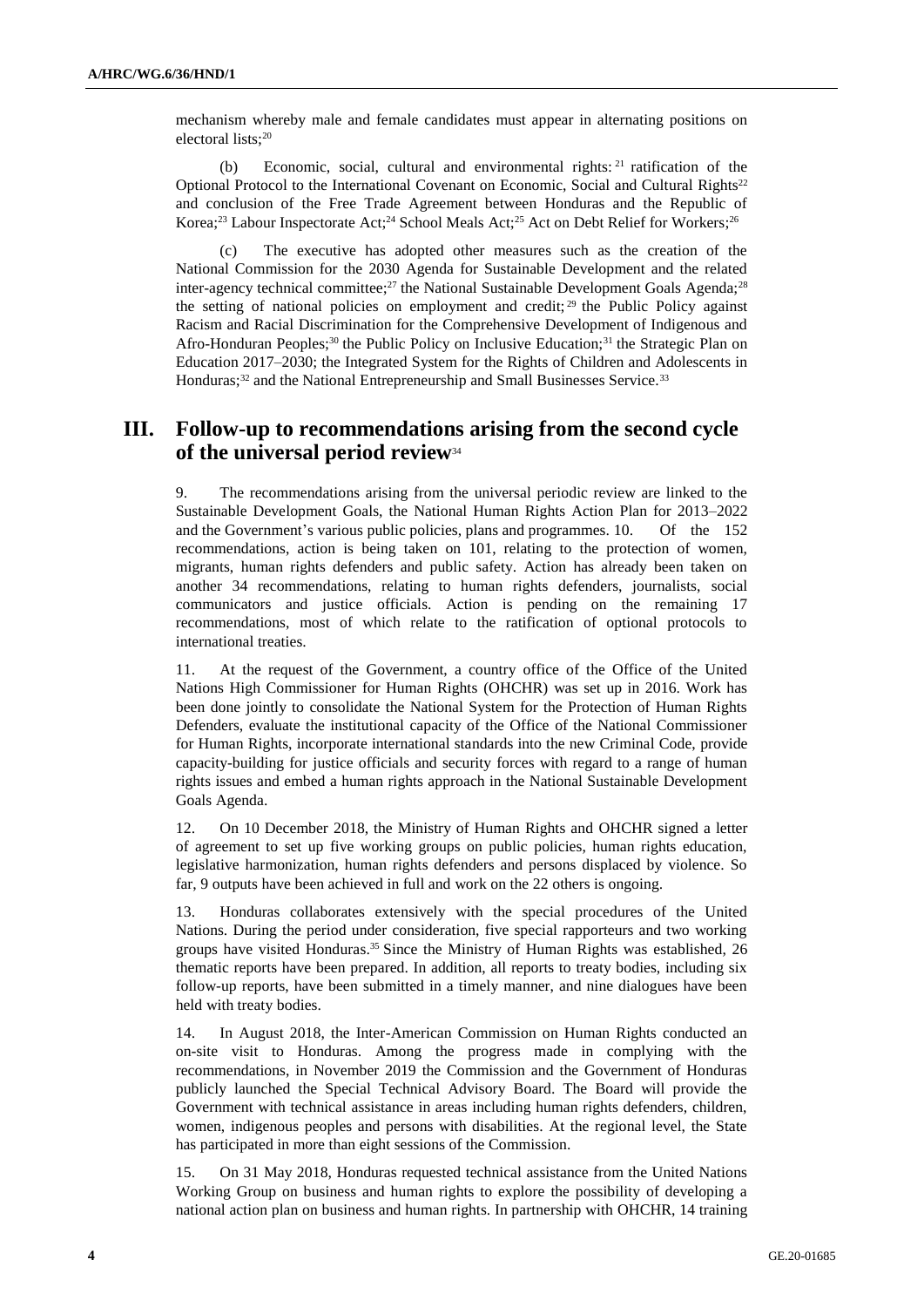workshops on the Guiding Principles on Business and Human Rights were held for more than 685 people from all relevant sectors. In August 2019, the Working Group conducted a visit to Honduras at the invitation of the Government.

16. It is important that Honduras take the necessary steps to develop a national action plan on business and human rights, and with the particular care that such an effort requires. With that in mind, the authorities have engaged in preparatory work and ongoing, open dialogue in a multi-stakeholder forum with the Honduran Private Enterprise Council, the National Autonomous University of Honduras, human rights organizations and technical advisers from the Danish Institute for Human Rights.

17. Recently, following technical assistance from the Ministry of Human Rights, the Honduran Private Enterprise Council approved the Institutional Policy on Business and Human Rights.

### **IV. Progress in the promotion and protection of rights**

#### **A. Access to justice**<sup>36</sup>

18. The selection process for Supreme Court justices for the 2016 –2023 term of office was conducted in accordance with the mechanism established in the Constitution.<sup>37</sup> The process involved the participation of civil society organizations<sup>38</sup> and public hearings. The results were submitted to the National Congress, the votes of two thirds of Deputies being required for candidates to be elected.

19. The judiciary developed the Institutional Strategic Plan 2017–2021, which sets out actions designed to provide transparent, impartial, modern and effective justice services that promote security and trust for the people of Honduras. The Plan is divided into five strategic areas.<sup>39</sup> In addition, the relevant budget has been increased by 44 per cent between 2015 and 2020.

20. In order to guarantee access to justice, there are 424 magistrate's courts, courts of first instance and mobile courts and 17 appeal courts in 18 departments. To implement the Brasilia Regulations Regarding Access to Justice for Vulnerable People, the Judicial Commission on Access to Justice was created in 2017.<sup>40</sup> The National System of Judicial Facilitators has 2,334 facilitators and conducted 78,424 activities nationwide between 2013 and 2018.<sup>41</sup>

21. Between 2016 and 2019, a total of 8,978 judicial officials and 1,800 members of the National System of Judicial Facilitators were trained by the Judicial Training College, including on human rights issues.

22. With regard to disciplinary proceedings in respect of judges, in 2018 96 ex officio investigations were initiated into alleged non-compliance with the procedures and regulations governing judicial officials. The sanctions imposed ranged from written warnings and fines to dismissals.

23. In 2018, the Public Defence Service provided free legal assistance in 9,098 cases of children in conflict with the law and 2,101 civil, family and domestic violence cases, benefiting 23,466 people.

24. The judicial branch, with assistance from the Mission to Support the Fight against Corruption and Impunity in Honduras, developed protocols for the appointment of judges, which have been used for recruitment. Regional justice centres have also been strengthened, with a focus on alternative dispute resolution methods.

25. A number of campaigns have been conducted, including the 2018 "Score a Goal against Machismo" campaign, which was designed to promote new perspectives on masculinity and eradicate harmful practices against women, and the 2019 "We Defend You Because It's Your Right" campaign, which was designed to guarantee the right to a defence for persons being prosecuted.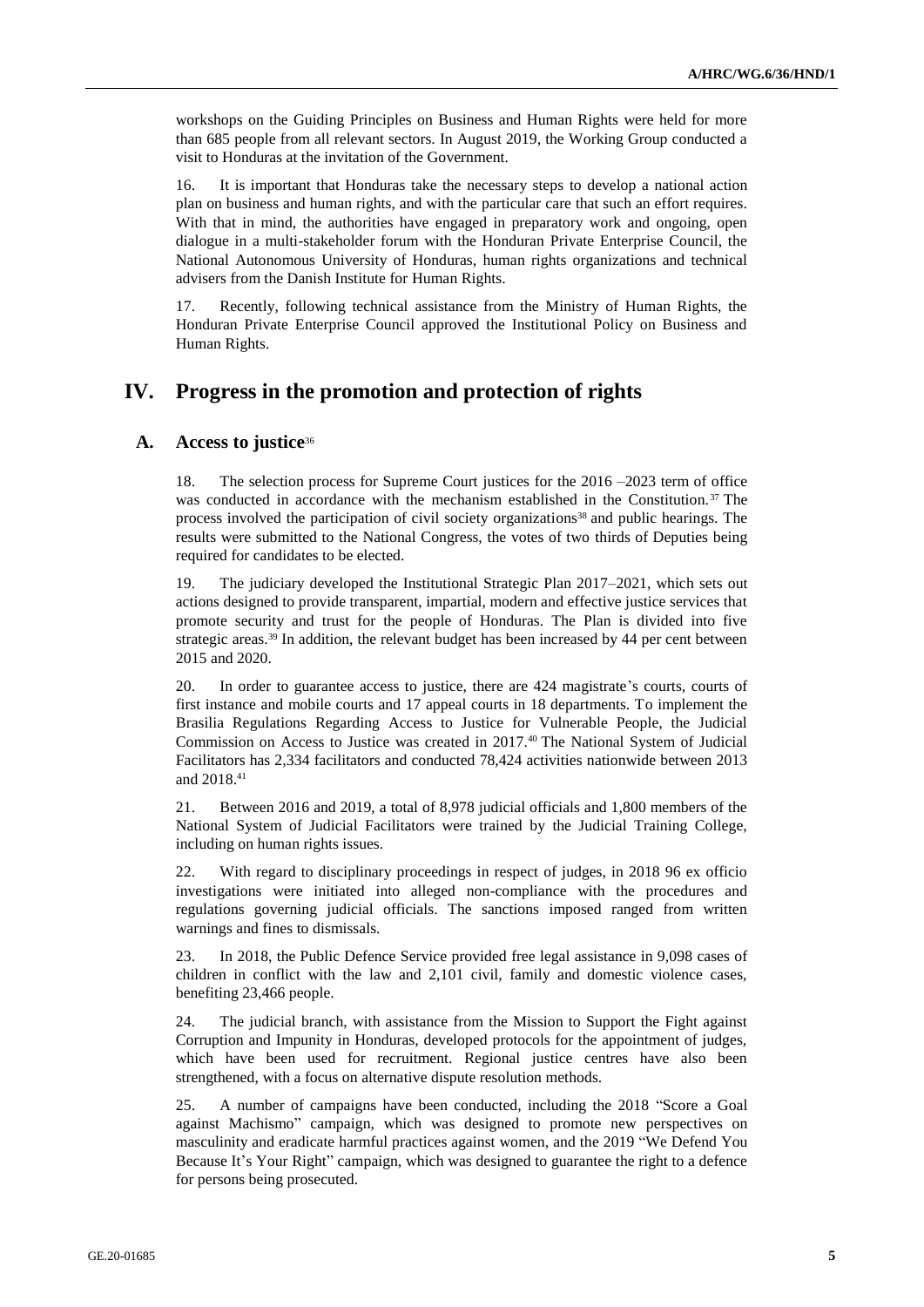26. The Public Prosecution Service is implementing its Institutional Strategic Plan  $2015-2020^{42}$  with the aim of changing organizational culture and making management more effective and professional. There are 938 prosecutors and 322 criminal investigation technicians around the country. To ensure due diligence in investigations and public prosecutions of criminal cases, the Service's budget has increased by 81 per cent since 2015.

27. The Public Prosecution Service created the Special Prosecution Unit to Combat Impunity for Corruption<sup>43</sup> and submitted 11 applications for prosecution, including 4 highprofile cases, in respect of 72 public officials and 32 other individuals.

28. The Training College of the Public Prosecution Service has provided human rights training for 286 justice officials. The Office of the Special Prosecutor for Human Rights has trained 2,254 justice officials.

29. In 2018, with assistance from the Mission to Support the Fight against Corruption and Impunity in Honduras, the Judicial Training College and the Training College of the Public Prosecution Service provided training to 143 prosecutors, investigators and analysts from the Special Prosecution Unit to Combat Impunity for Corruption, as well as judges with the competence to hear corruption cases.

30. In 2017, the Office of the Under-Secretary for Justice was created within the Ministry of the Interior, Justice and Decentralization with the aim of promoting a culture of compliance with the law, consolidating the range of justice services available, bringing justice closer to the people and facilitating access to justice, especially for the most vulnerable persons, in order to uphold their rights. At the local level, five conflict resolution centres were created, and 95 per cent of the cases submitted have been resolved.

### **B. Public safety**<sup>44</sup>

31. In the sphere of public safety, Honduras is focusing its efforts on three areas, namely preventing crime by reclaiming public spaces, combating crime and all forms of violence and providing professional and technical training for police officers and human rights training, as set out in the Violence Prevention Policy and the Comprehensive Policy on Harmonious Social Relations and Public Safety 2011–2022.

32. Violence prevention activities have strengthened the capacity of 65 youth outreach centres around the country in terms of creative use of free time, employment training and school support. With the assistance of local partners, community leaders and 1,300 volunteers, 35,000 children and adolescents have received support.

33. As part of the "Parks for a Better Life" programme, public spaces have been reclaimed and 100 parks have been created in 17 departments.<sup>45</sup> These spaces have a focus on social inclusion. Approximately 14 per cent of park visitors are older persons, and 80 per cent of the parks are accessible for persons with disabilities and have play equipment suitable for children with disabilities.<sup>46</sup>

34. Under the Safer Municipalities programme, the Local Councils for Harmonious Social Relations and Public Safety were strengthened in the 30 municipalities with the highest crime rates. Projects were set up to prevent situational and social violence, and Harmonious Social Relations and Public Safety Plans were approved.

35. These policies and strategies are strengthened through initiatives such as GREAT (Gang Resistance Education and Training),<sup>47</sup> which is designed to prevent juvenile crime, violence and membership of gangs. As of 2019, there are 235 instructors working in 39 teams around the country. Training has been provided to 487,905 children and adolescents and at 2,048 education centres. In addition, initiatives such as "Young Honduras", "My Neighbourhood" and "Second Chance" provided seed capital and training for young persons, with support from the Tegucigalpa Chamber of Commerce and Industry.

36. As part of the fight against organized crime and all forms of violence, the authorities have engaged in efforts to tackle the drug trafficking cartels operating in the western and Atlantic areas of the country. As a result of land, air and naval operations, between 2018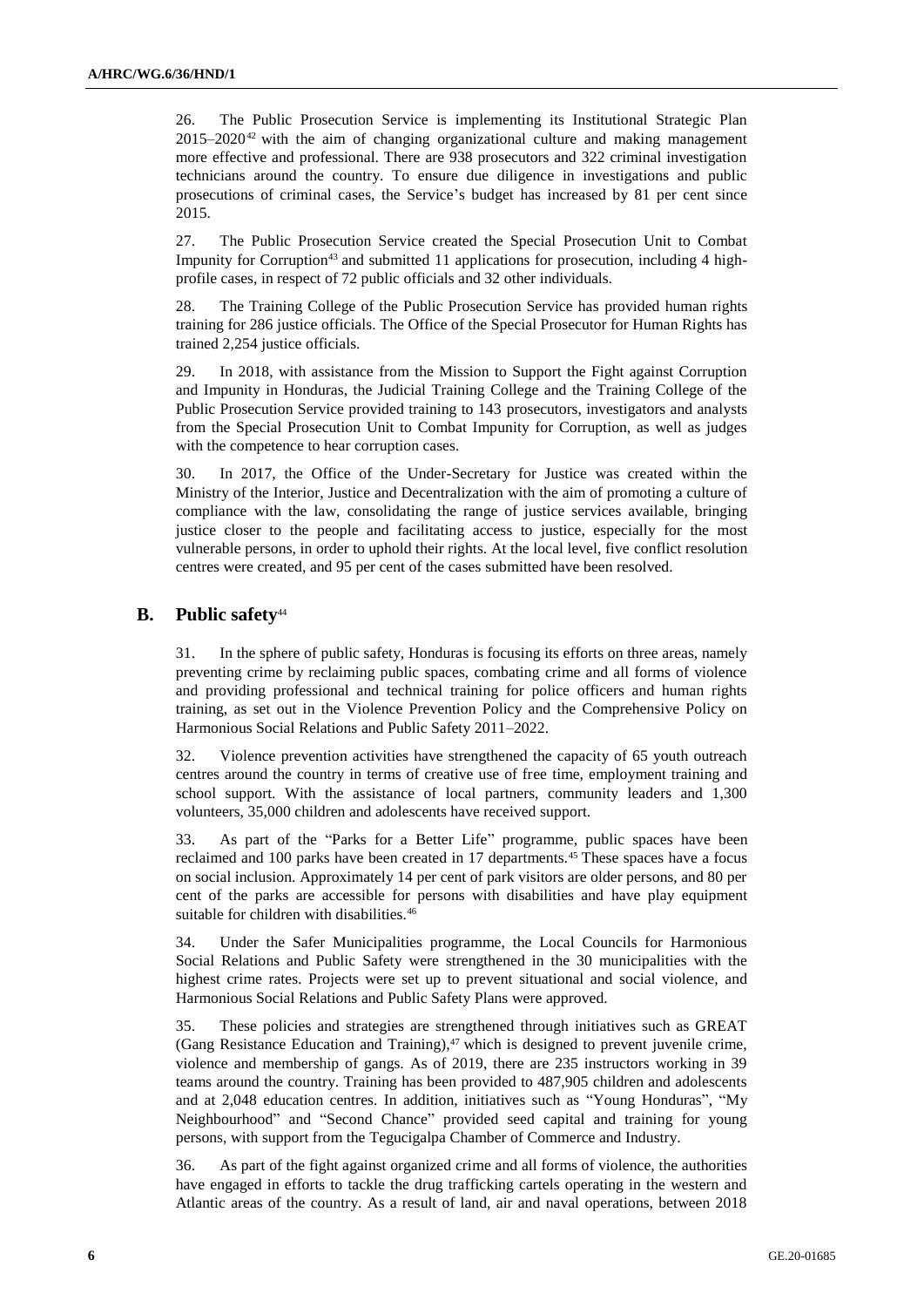and 2019, 445 individuals were arrested for unlawful possession of weapons and more than 1,340 for drug trafficking. In addition, 3,361 kilograms of cocaine, 28,267 pounds of marijuana, 529,000 marijuana plants, 2,877 grams of crack cocaine and 5,852 cocaine rocks were seized.

37. As of 2018, the Public Prosecution Service seized cash and property valued at 1.182 million lempiras (L) in the fight against drug trafficking, corruption and gangs.

38. In compliance with the general principle of international law of *aut dedere aut judicare*, 18 individuals have been extradited to the United States of America in connection with drug trafficking offences.

39. The Office of the Special Prosecutor for Offences against Life has been strengthened and trained personnel has been hired to work in the unit responsible for investigating highprofile deaths. The unit employs 35 prosecutors, as well as 14 investigative agents in Tegucigalpa and 12 in San Pedro Sula.

40. With regard to technical professional training for police officers and human rights training, under the plan for strengthening the National Police, by 2022 there will be a minimum of 26,183 police officers. The training programme for new police officers has been extended from 3 to 11 months, plus 1 month of work experience. During the period under consideration, approximately 9,823 police officers have been trained in new skills, compared to 2,373 between 2010 and 2014.<sup>48</sup> International cooperation agencies provided support for all of these activities.

41. In addition, the National Police has an in-service training model under which 11,099 police officers and 1,091 other officials have received training since 2015 in human rights, the use of force, conflict resolution and non-discrimination.

42. As part of the Honduras component of the Public Safety Project in the Northern Triangle of Central America, 30 officials and 200 police officers were trained as trainers for the national community policing model.

43. Between 2015 and 2019, the Ministry of Human Rights provided training on human rights, prevention of torture and the use of force to 25,087 members of the Armed Forces and the Public Order Unit of the Military Police. In addition, the human rights training curriculum has been updated.

44. As part of the overall process to strengthen the National Police, 3,077 agents and officials were removed from their posts as a result of a purge ordered by the Government. With the strengthening of the National Police, the Armed Forces will reduce their involvement in public safety activities in the medium and long term, in line with the reduction of levels of violence seen in the various municipalities.

45. The State focused its efforts on the creation of new infrastructure, including the construction of the Police Institute, two new scientific research laboratories for the National Police and police stations, thanks to an increase of 70 per cent in the national security budget between 2015 and 2020.

#### **C. Freedom of expression**<sup>49</sup>

46. Offences against freedom of expression are included in the guidelines accompanying the general investigation protocol of the Public Prosecution Service.<sup>50</sup> Manuals have been developed for officials responsible for investigating and trying these cases, and training has been provided to prosecutors, judges, police and officials in other sectors.

47. As of December 2018, 42 investigations of freedom of expression offences had been registered in Honduras. Of those, 25 cases had gone to trial, resulting in 9 convictions and 6 acquittals.

48. During 2019, the Office of the Special Prosecutor for the Protection of Human Rights Defenders, Journalists, Social Communicators and Justice Officials registered 28 complaints of violations of the right to freedom of expression, 21 of which are being investigated.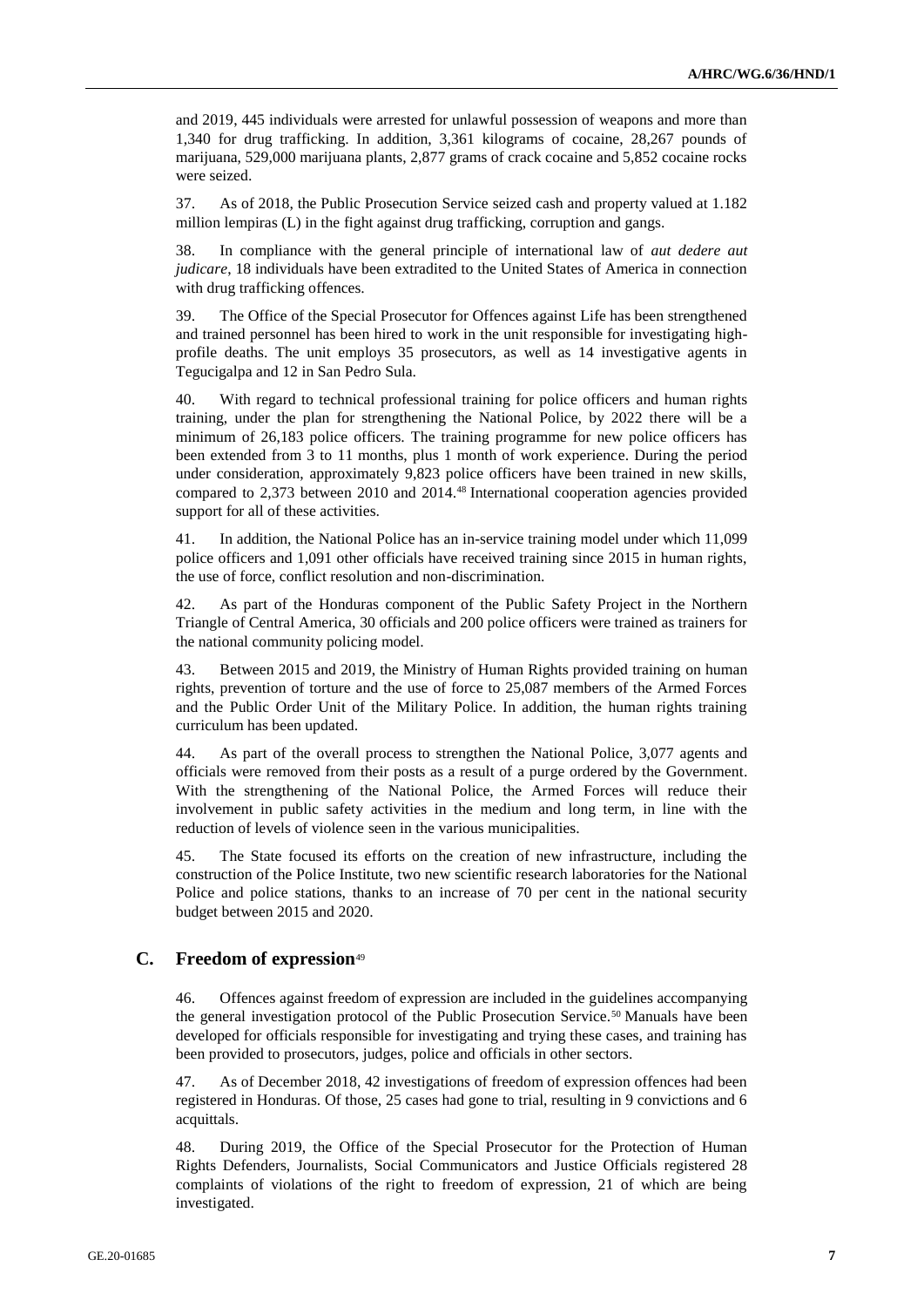49. In connection with the policy on access to public information, <sup>51</sup> the Public Information Institute trained 10,927 persons to promote the right to information. Honduras also joined the International Anti-Corruption Academy on 5 December 2018.

50. In order to promote the Open Government Partnership 2018–2020, the role of civil society organizations, the private sector and academia play a significant role in monitoring compliance with the Government's commitments.<sup>52</sup>

### **D. Truth and Reconciliation Commission**<sup>53</sup>

51. The 84 recommendations and the related monitoring activities have been incorporated into the National Human Rights Action Plan that is in place until 2022. The recommendations provided a starting point for the working group on human rights, which was set up as part of the political dialogue initiative launched after the 2017 elections. The 169 agreements that resulted from the dialogue were sent to the National Congress.

### **E. Promoting economic growth and decent work**<sup>54</sup>

52. The economic and social development of Honduras is promoted through the Vision for the Country 2010–2038, the Plan for the Nation 2010–2022 and the Strategic Government Plan 2018–2022. These plans, which are designed to improve the lives of all Hondurans, incorporate human rights in a cross-cutting manner in all efforts to support vulnerable population groups.<sup>55</sup>

53. To guarantee the right to work, the actions taken within the framework of the 2017 National Employment Policy were focused on boosting job creation and developing human capital through programmes including "Honduras 20/20", "Life is Better with a Job", "Green Code", "Digital Job Listings", community work initiatives and employment initiatives aimed at young people. A total of 229,618 jobs were created between 2016 and 2019.

54. Since 2018, more than 32,268 inspections have been carried out and the number of infringements addressed have increased by 81 per cent, benefiting 433,304 workers.<sup>56</sup>

55. The National Financial Inclusion Strategy focuses on workers, micro- and small traders, entrepreneurs, small-scale agricultural producers and recipients of remittances and conditional transfers. Priority is given to vulnerable groups such as women and indigenous and Afro-Honduran persons.

56. The social economy is promoted by providing credit and technical assistance to micro-entrepreneurs through the Presidential Programme for Solidarity Credit. In 2019, L 1.5 billion was invested through the distribution of 172,000 credits to small-scale entrepreneurs.

57. Through the Dry Corridor Partnership and with support from the United Nations Population Fund (UNFPA), the Special Programme for Food and Nutritional Security was established. The Programme has generated development opportunities for 13,139 rural producers through the creation of 10 new farming technologies.

58. In order to promote microenterprise and self-management as a way to help participants exit the Better Life voucher scheme, 21,495 mothers who are heads of household and 2,991 ninth-grade graduates were given loans between 2015 and 2019.

### **F. Social protection**<sup>57</sup>

59. The Government of Honduras, through the Social Protection Framework Act and the Social Protection Policy, implements plans and programmes that constitute the social protection floor.<sup>58</sup> The National Centre for Information on the Social Sector is responsible for registering beneficiaries, with a view to ensuring that the Social Protection Policy is properly coordinated and targeted.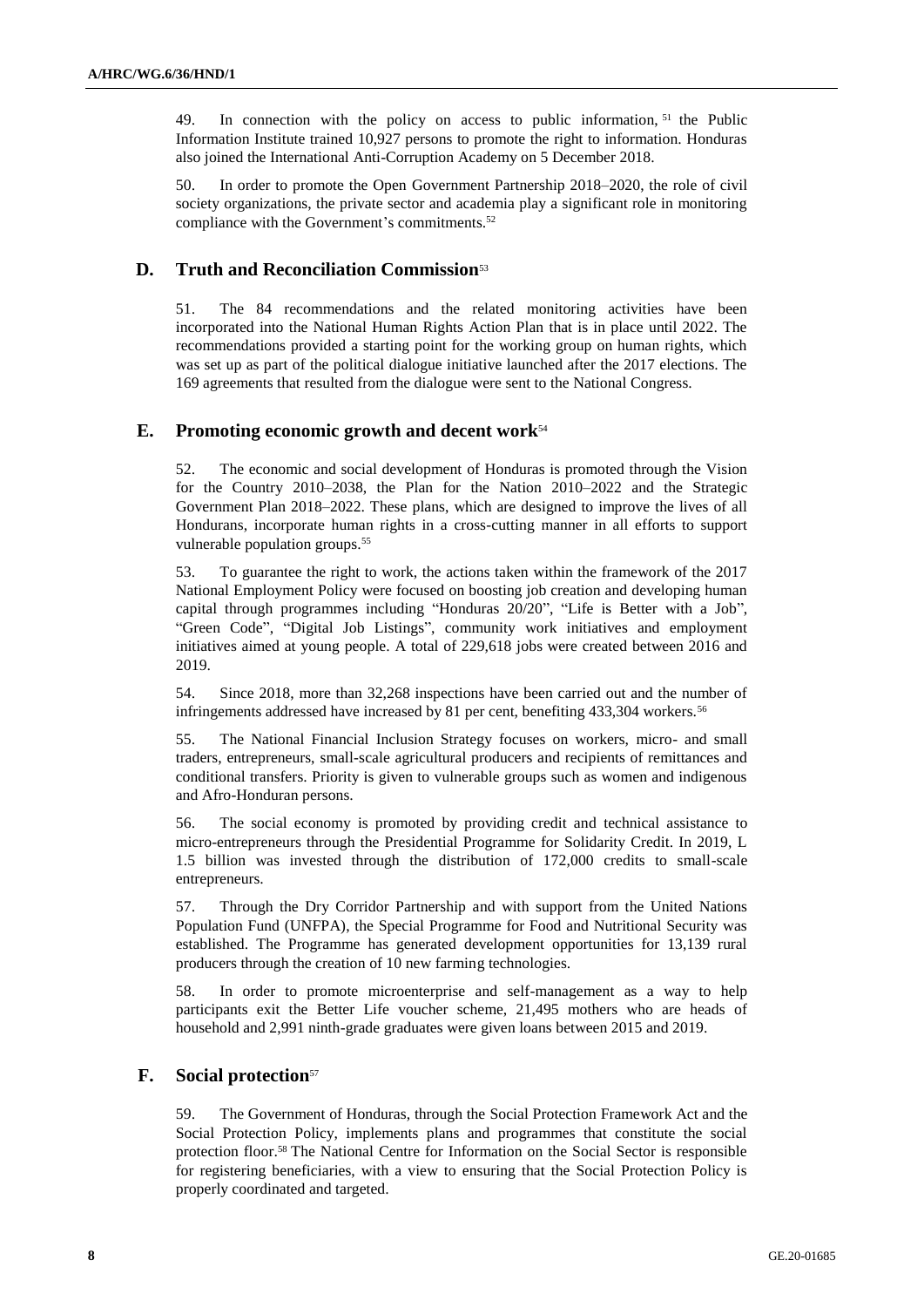60. Measures such as the Better Life Platform have been adopted to create equal opportunities and improve people's lives. As part of the Platform initiative, between 2015 and 2019, 4.8 million people received support in the areas of basic foodstuffs, access to health care, promotion of school enrolment, school attendance and retention, and creation of opportunities and skills improvement to boost participation in the labour market and financial inclusion. Of the beneficiaries, 62 per cent are female and 38 per cent are male, 64 per cent are children and approximately 10 per cent identify as indigenous or Afro-Honduran.

61. In order to ensure adequate housing conditions, 591,000 people have been provided with 605,000 benefits including 216,000 eco-friendly stoves designed to eliminate certain health problems, mainly among women, 72,000 water reservoirs, 47,000 water filters and 61,000 latrines to ensure access to safe water and sanitation, 173,000 hygienic floors and 34,000 roofs to prevent respiratory, intestinal and vector-borne diseases, and 3,000 homes.

62. The National Commission on Housing and Human Settlements launched social housing programmes and improved access to housing for families living in poverty by providing 246,478 housing units, in three different configurations, and 21,300 housing bonds.<sup>59</sup>

63. Under the Better Life conditional cash transfer scheme, the cycle of intergenerational poverty<sup>60</sup> is being broken by making the Government and beneficiary families jointly responsible for keeping school-age children in the education system and ensuring that children under 5 years of age receive check-ups in line with the Health Protocol. Between 2014 and 2017, 1,903,690 grants have been made available from national and external funds.<sup>61</sup>

64. The impact assessment of the Better Life conditional cash transfer scheme found that, in the 2016–2017 period, child malnutrition had decreased by 26 per cent and school enrolment and attendance had increased by 5 per cent. It also found that, using the poverty threshold method, there had been a reduction of 4.3 per cent and 8.2 per cent in the dimensions evaluated in the Multidimensional Poverty Index in respect of persons in receipt of the cash transfers.

#### **G. Inclusive, high-quality education**<sup>62</sup>

65. In order to guarantee universal access to education, the Basic Education Act and the Strategic Plan for the Education Sector provide for free education from 5 years of age until secondary level, extending the average length of time spent in education from 9 to 13 years. The Ministry of Education saw its budget increase by 21 per cent between 2016 and 2019, thus providing it with the human and financial resources needed to meet the educational needs of the population.

66. In 2019, 1,964,000 children and adolescents were enrolled in the education system. The Ministry operates a number of programmes to promote inclusion, home schooling, radio-based learning, community education and special programmes for gifted and talented students. In addition, there are inclusion programmes focused on the development of life skills, including the high school certificate in agribusiness and entrepreneurship projects in secondary schools.

67. To prevent school dropout and uphold the right to adequate food, <sup>63</sup> 1,300,915 students in the public education system received regular healthy meals. Some 300,000 schoolchildren in vulnerable areas such as the Dry Corridor and La Mosquitia received additional food.

68. A Technical Commission was created to monitor the application of the Intercultural Bilingual Education Model,<sup>64</sup> including critical pathways, with support from indigenous and Afro-Honduran peoples and other relevant sectors of society. <sup>65</sup> As of 2019, there are 2,955 teachers. Between 2015 and 2019, enrolment increased by 40 per cent, to 90,690 students in 919 schools. In order to provide support and help strengthen the Model, the Government established a national council and 15 departmental committees, in which nine organizations of indigenous and Afro-Honduran persons participate.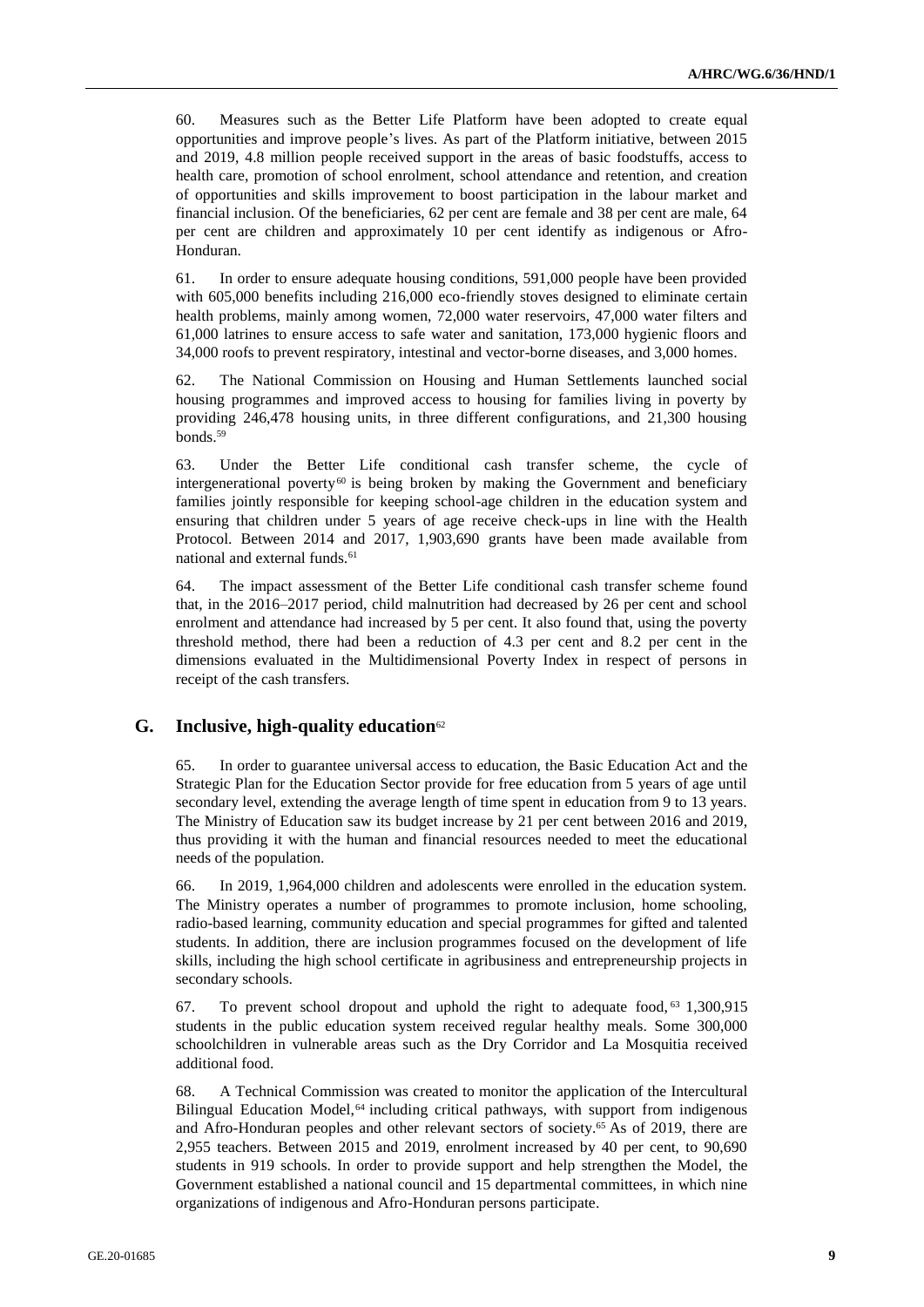69. In compliance with the Public Policy on Inclusive Education, an accessibility assessment was carried out in 9,285 educational centres around the country. In total, eight agreements were signed, and budgets were allocated to institutions providing care for children and adolescents with disabilities. In addition, teachers from 22 educational centres were trained in dealing with persons with disabilities.<sup>66</sup>

70. To uphold the right to education for girls who are pregnant or have children, and to help keep them in school, the Multisectoral Plan for the Prevention of Teenage Pregnancy provides for such girls to participate fully in school.<sup>67</sup> Under the "Thousands of Hands" programme, 45,000 young persons received instruction on reproductive and sexual health and pregnancy prevention.<sup>68</sup> In addition, 14,000 teachers were trained to use comprehensive sex education guides, and an online platform was set up to train teachers to provide comprehensive sex education.<sup>69</sup>

71. To enable young people to gain access to higher education and professional development opportunities, in 2019 the Honduras 20/20 Presidential Scholarship Programme provided assistance amounting to more than L 307 million  $70$  to 16,000 university scholars and 880 graduate students at universities abroad.<sup>71</sup>

72. As an alternative for young persons not wishing to continue with formal secondary education, between 2017 and October 2019, the National Institute for Vocational Training trained 139,598 individuals aged between 14 and 19 years. Of these, 53 per cent were women and girls taking technical and vocational courses. Through this initiative, demand for vocational training is being met and public-private partnerships and tripartite participation have been strengthened. From 2016 to 2019, 335,046 young persons aged between 20 and 29 years, 51 per cent of them women, took courses in tourism, commerce and services, industry and agriculture.

73. In line with the national training plan for volunteer and technical instructors drafted by the National Commission for the Development of Alternatives to Formal Education, in 2017, in partnership with national public institutions, private development entities and municipal corporations, 40,194 young persons and adults joined education, literacy, basic needs, community development and social development programmes.<sup>72</sup>

74. The Ministry of Human Rights has provided support to the National Commission in reviewing and updating the training programmes of human rights education initiatives provided by civil society organizations.

### **H. Healthy living**<sup>73</sup>

75. In order to guarantee the right to health and reduce exclusion from health services, the State is implementing the new National Health Policy, with a priority focus on pregnant women, children under the age of 5 years, older persons, infectious, vector-borne and noncommunicable diseases and morbidity in general.

76. As part of the process of transforming the national health system in order to guarantee access to health services and universal coverage and to incorporate a human rights approach, a health sector workplan for 2019–2022 was approved. The plan sets out short-term impact initiatives, as well as measures to ensure the supply of medicines and medical and surgical materials, reduce waiting times for operations and deal with epidemics. There are currently a total of 1,652 health facilities, namely 8 national hospitals, 6 regional hospitals, 17 local hospitals, 447 doctor-led health centres, 1,097 nurse-led health centres, 74 maternity and child clinics and 3 satellite clinics.<sup>74</sup> Between 2016 and 2019, the budget of the Ministry of Health increased by 27 per cent.

77. As part of the strategy for 2018–2022, a number of chronic diseases have been made a priority focus, namely diabetes mellitus, high blood pressure, uterine cancer, lung cancer, stomach cancer, breast cancer and chronic kidney disease, owing to their high morbidity and mortality rates. In 2019, approximately 11,778 persons were reported to have received antiretroviral treatment.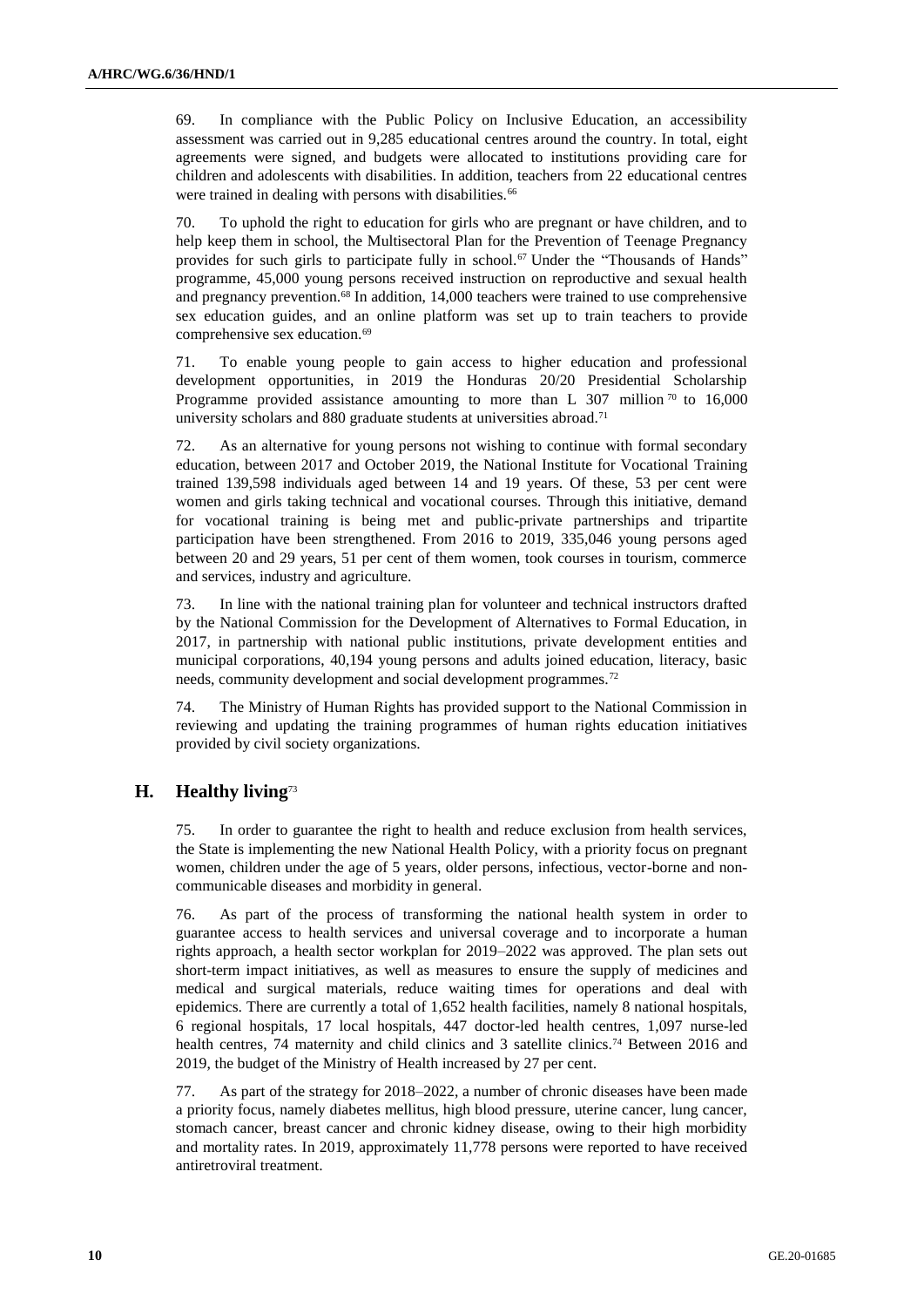78. In 2018, approval was given for a programme designed to improve the management, quality and responsiveness of maternity and neonatal care.

79. The Salud Mesoamérica Initiative is being implemented to improve the coverage and quality of maternity care, health care for children and nutrition and services for women of childbearing age, as well as access to such services, among the target groups in the poorest municipalities. Data for 2019 showed that the number of hospital births had increased by 80 per cent. In addition, 94 per cent of women with obstetric complications received treatment that met the latest standards, 79 per cent of treatment for complications were carried out according to hospital standards and 55 per cent of newborns received neonatal care within the first three days of life.

80. The Government and the Inter-American Development Bank signed several agreements for the expansion of three hospitals and the construction of a trauma hospital to increase capacity to treat moderate and severe injuries, as well as to improve the quality of care for patients who sustain injuries in accidents.

81. The national vaccination programme includes 20 vaccines that are administered at different life stages, to children and adolescents, young persons, pregnant women, older persons and at-risk groups of all ages. In May 2019, a National Vaccination and Deworming Day was held, and 315,477 persons of all ages were vaccinated. A total of 1,532,831 doses of seasonal influenza vaccine were administered. During the five-year period under consideration, vaccination coverage among children and adolescents has reached 90 per cent.

82. In 2019, funding of more than L 400 million was provided. There have been no vaccine shortages for a decade. The Government's efforts in this area have helped to reduce the incidence and mortality rate of vaccine-preventable disease. Diphtheria, poliomyelitis, measles, congenital rubella syndrome and rubella have been eradicated.

83. Medicines are purchased with funding from the Pan American Health Organization Strategic Fund; 84 per cent of national requirements for medicines and surgical supplies is thus met.

84. The Ministry of Health has developed guidelines for sentinel surveillance and control of sexually transmitted infections and HIV in men who have sex with men and in transgender persons and sex workers.

# **V. Promotion and protection of vulnerable groups**

### **A. Children**<sup>75</sup>

85. In 2019, the Integrated System for the Rights of Children and Adolescents in Honduras was created as a holistic approach to upholding the rights of children and adolescents. The System applies a multisectoral model to prevention, promotion, protection, guarantees and reparations in relation to the rights of children and adolescents,<sup>76</sup> and is comprised of coordinating bodies at the three territorial levels, namely 140 municipal committees tasked with upholding the rights of children, 3 departmental committees and 1 national committee,<sup> $7\text{ }$ </sup> as well as specific mechanisms for the participation of civil society organizations working on children's issues and institutions of the three branches of government.

86. In order to guarantee the protection of children's rights, and with a view to preventing institutionalization, in 2018 the National Directorate for Children, Adolescents and Families conducted a survey of centres providing permanent residential care for children and identified 354 organizations caring for 7,612 children and adolescents. The survey was the first stage in the process of certifying the centres, with a view to converting them into temporary family shelters.

87. The Directorate's budget increased by 59 per cent between 2015 and 2020. In addition, coordination activities were conducted with other institutions and organizations involved in the protection of children and adolescents.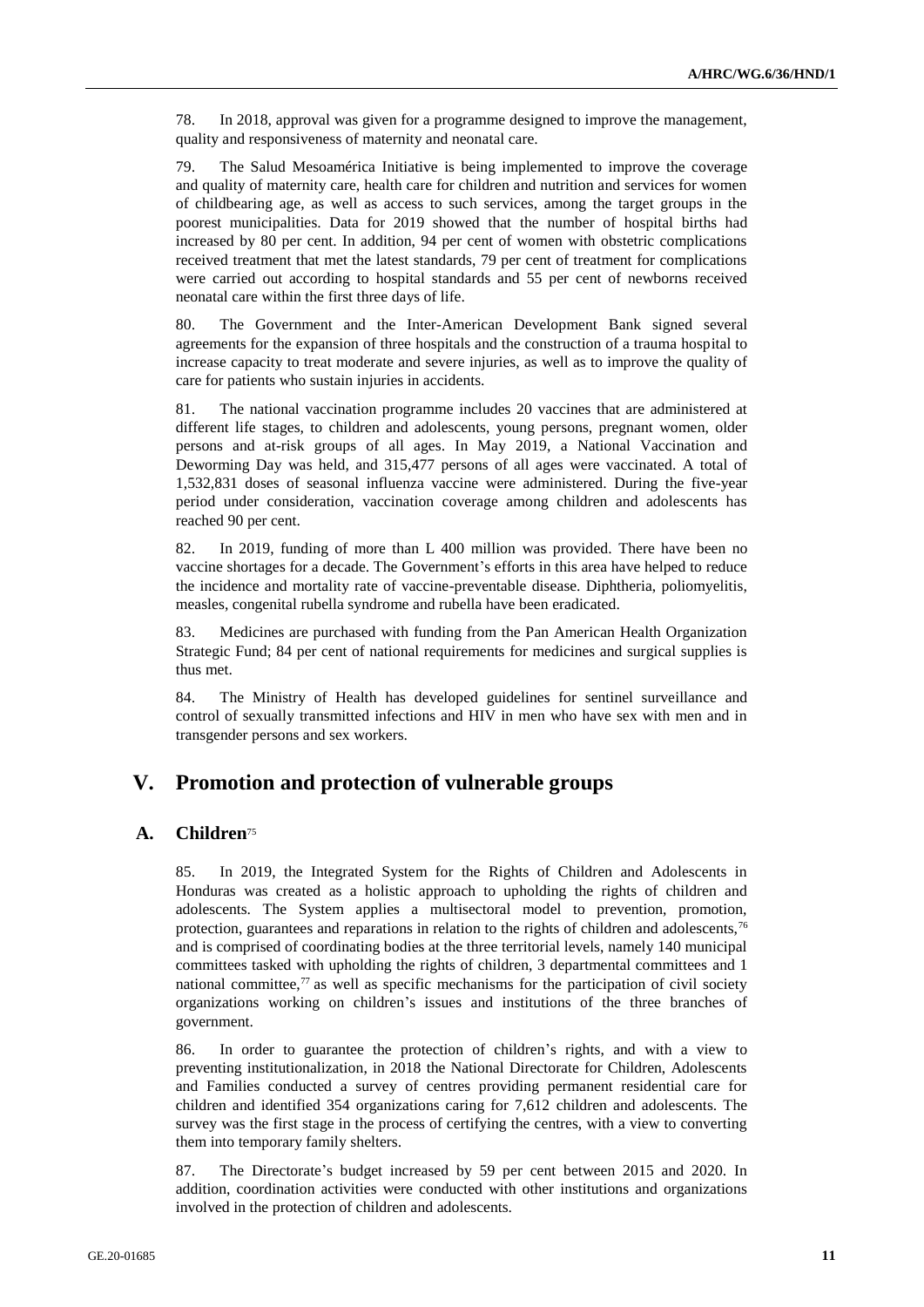88. Within the framework of the public policy on comprehensive early childhood development,<sup>78</sup> the directorate responsible for executing the "Parenting with Love" strategy within the Ministry of Social Development and Inclusion works with families in the most underprivileged areas of the country, based on the "Parenting with Love" guide. In 2019, 92,289 families received support.

89. The Office of the First Lady and the National Directorate for Children, Adolescents and Families launched a 100-day child protection campaign designed to prevent violence, provide alternatives for street children and reduce the rate of teenage pregnancy. The campaign involved the broadcast of radio and television advertisements, as well as outreach activities conducted in schools and on the streets by the municipal committees tasked with upholding the rights of children.

90. With regard to the right to a name and nationality, two campaigns were conducted, one designed to foster a sense of belonging and identity and one aimed at promoting school enrolment. Outreach activities on the importance of civil registration were conducted with schools and national civil society organizations.

91. In 2018, five new branches of the National Registry Office were opened, making it possible to expand registration services. Registrations rose by 20 per cent as a result. In addition, four new help desks were set up at a number of hospitals. Between 2016 and 2018, the 18 help desks reported 85,900 registrations.<sup>79</sup> A total of 561,000 birth registrations were recorded during the same period.

92. With regard to adolescents in conflict with the law, the National Institute for Juvenile Offenders was created in 2016 with a mandate to manage the specialized justice system. A total of 350 children are under the care of the Institute in juvenile detention centres. The children receive support through four programmes dealing with prevention, rehabilitation and social reintegration, alternative measures to detention, formal and informal education and health and well-being.

93. Under the education programme, formal education opportunities and informal arts and crafts classes are available. By 2019, 75 per cent of the children and adolescents in juvenile detention centres were enrolled in formal education programmes.

94. Under the health programme, medical and health-care services are provided at the centres, including comprehensive and follow-up care and dental, psychological, psychiatric and social assistance services. In 2019, the children and adolescents in the centres each used the medical services an average of three times per month.

95. Since its establishment, the National Institute for Juvenile Offenders has reduced the number of children and adolescents in detention by 17 per cent, with 1,344 individuals benefiting from alternative measures.

96. Every year, the National Directorate for Children, Adolescents and Families monitors 116 children and adolescents in detention centres who have been victims of gangs. The Directorate conducts quarterly visits to centres to ensure that rehabilitation and reintegration programmes are being operated in line with international standards.

#### **B. Women**<sup>80</sup>

97. Regarding women's rights, the National Institute for Women is implementing the National Policy on Women and the Second Gender Equality and Equity Plan 2010–2022. The Policy and the Plan are promoted and monitored by the Gender Units and the municipal offices for women. The Institute's budget rose by 88 per cent between 2015 and 2020.

98. In order to incorporate a gender perspective in public administration policies, plans and budgets, new articles in the general provisions of the budget instruct institutions to identify specific actions and resources to close gaps and address inequality between men and women.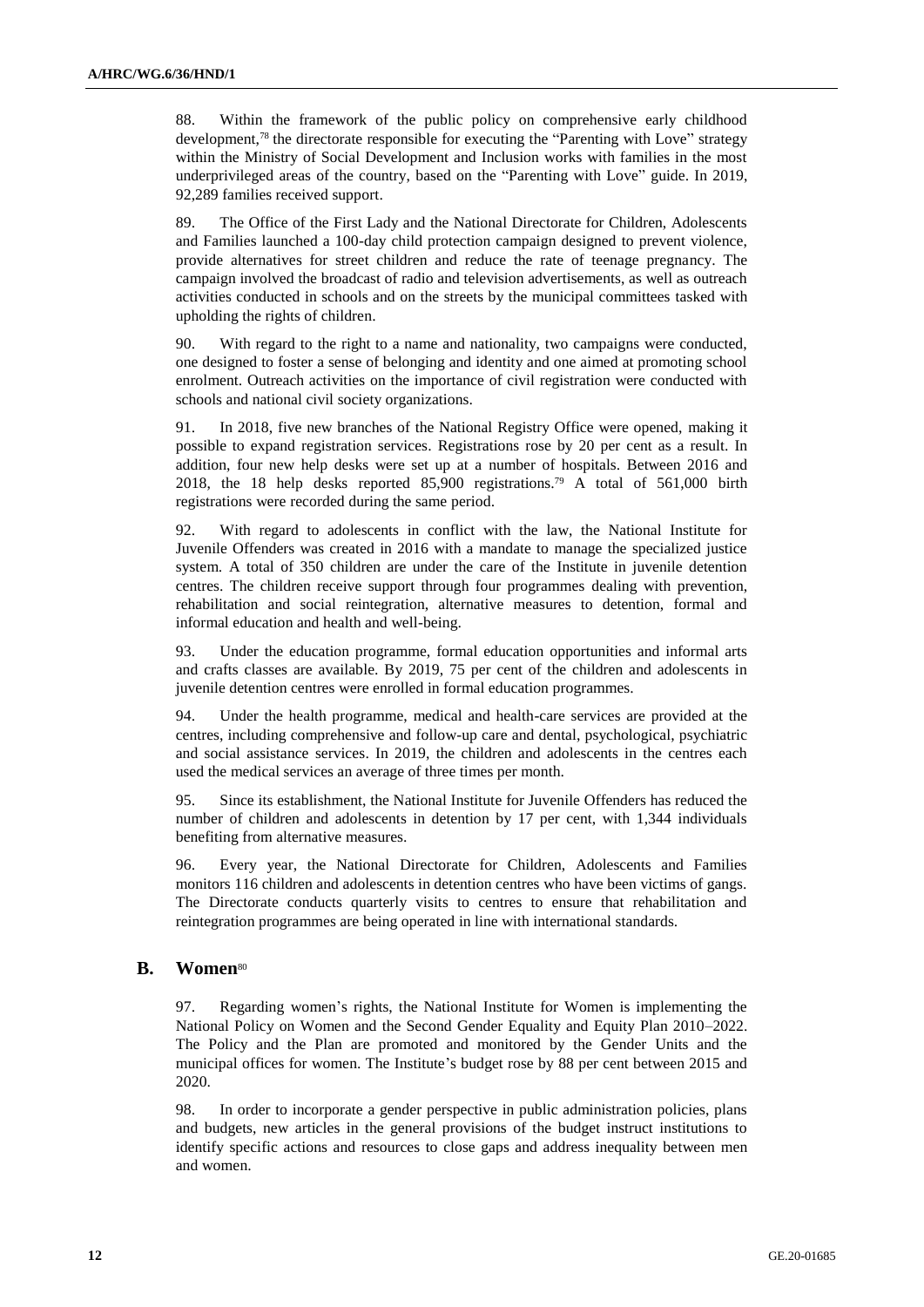99. The Cities for Women programme<sup>81</sup> contributes to violence prevention, victim support and the development of skills to achieve autonomy and improve living conditions through the provision of comprehensive services focusing on financial independence, sexual and reproductive health, protection of the rights of women and adolescent girls, community education and children. The programme, which was elevated to the rank of State Policy,<sup>82</sup> operates five centres located in the main cities, as well as a mobile unit. Between 2016 and 2019, the Cities for Women centres provided 379,550 services to 325,272 women.

100. In order to address the multiple forms of violence against women, in 2018 the National Institute for Women conducted a local and cross-border survey of risks and protective factors relating to violence against women, human trafficking and femicide, with a view to launching political advocacy initiatives and institutionalizing public policies on preventing violence against women and girls.

101. In order to strengthen the capacities of health facilities, the Ministry of Health prepared a manual on providing comprehensive care for women who are victims or survivors of gender-based violence. The manual sets out the steps to be followed by health professionals in caring for such women, including with respect to legal services.

102. To prevent violence and to protect women from it, there are seven shelters in the main cities which provide psychosocial and legal assistance to women who are victims of violence. Four of the shelters are funded by municipalities; the remaining three are selffunded. The National Institute for Women also provides financial support to two of the shelters.

103. One of the tasks of the joint services of the 911 National Emergency System is to receive complaints of violence against women<sup>83</sup> and direct them to the relevant victimresponse services. In 2019, reports of domestic violence rose by 52 per cent, demonstrating a shift in the culture surrounding the reporting of violence against women.

104. In the framework of the Strategic Plan of the Public Prosecution Service, 18 specialized comprehensive support units were set up. Between 2016 and September 2019, the units received 11,541 complaints of domestic violence. Currently, the Office of the Special Prosecutor for Women has 73 prosecutors at the national level.

105. The special domestic violence courts, through the specialized comprehensive support units, imposed safety measures to protect women who have been victims of violence. Between 2016 and 2018, the special courts handed down 21,742 final judgments against perpetrators of domestic violence. In areas where there are no special courts, magistrates' courts are responsible for hearing domestic violence cases.

106. The Honduran Inter-Agency Commission for the Prevention of Commercial Sexual Exploitation and Trafficking in Persons approved the 2016–2022 Strategic Plan to Combat Commercial Sexual Exploitation and Trafficking in Persons. The Plan is designed to prevent, investigate and punish trafficking in persons and ensure the provision of comprehensive care and protection for victims. A protocol has been developed for the rapid response team responsible for providing support to victims of commercial sexual exploitation and trafficking in persons in Honduras.<sup>84</sup> The regulations to accompany the Trafficking Act have also been drafted.

107. In 2018, the Inter-Agency Commission provided assistance to 302 victims, 85 of whom were new referrals. Of the remainder, 133 received follow-up support and 84 completed their rehabilitation process. Microcredit was extended to 27 victims, and 75 victims enrolled in formal or non-formal education programmes. Approximately 20,000 instances of psychological, social, legal and medical support, education, vocational training and assistance with documentation, asylum, housing and addiction treatment were provided to victims. In 2018 and 2019, the Commission also provided assistance with the rescue of 37 victims and the repatriation of 23 victims.

108. To date, the Commission has set up 24 local committees around the country and has conducted eight awareness-raising campaigns to reach some 250,000 people. It has also trained more than 17,681 individuals and obtained commitments to the Code of Conduct against Trafficking from 298 companies.85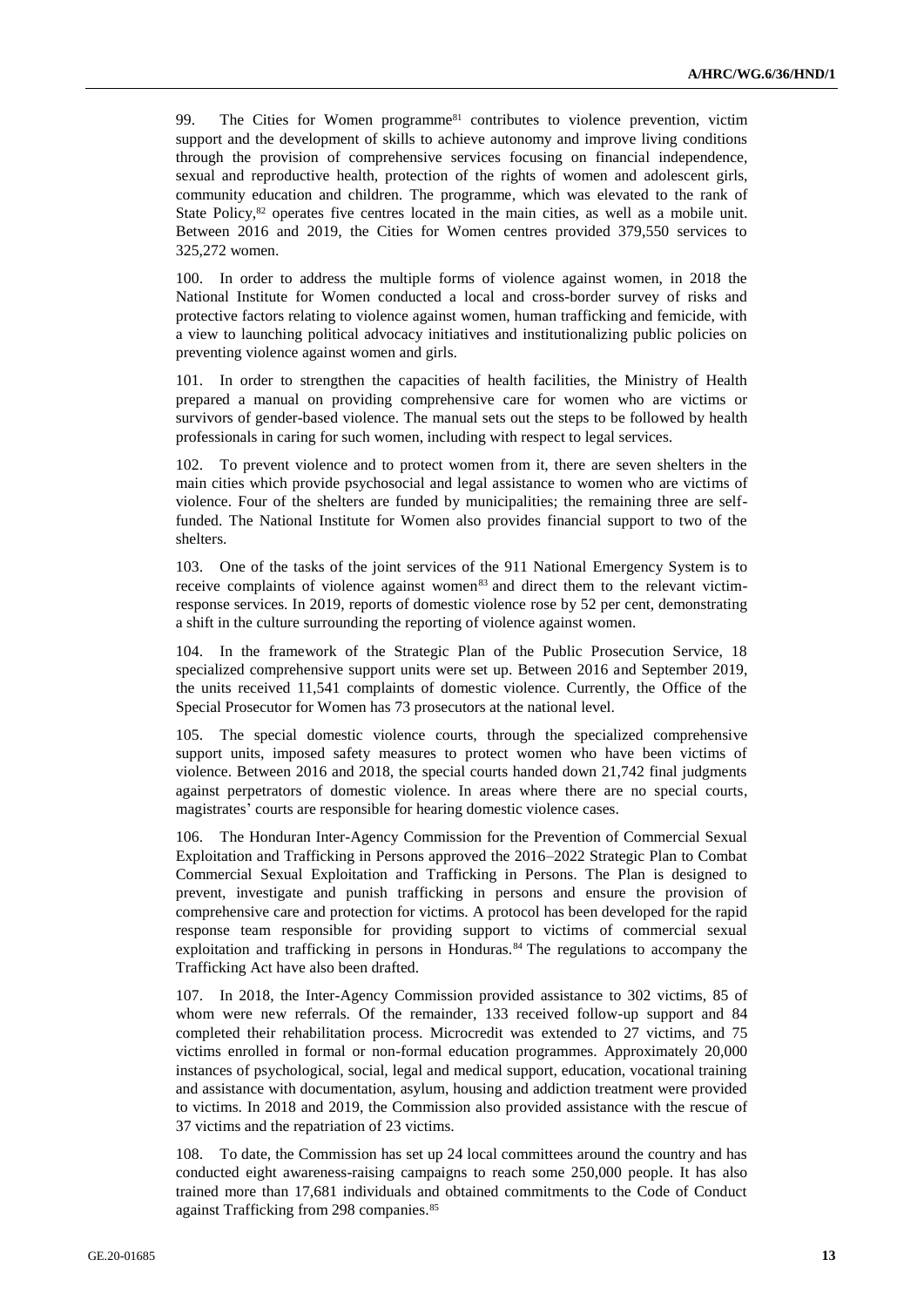109. In 2018 and 2019, thanks to the efforts of the unit within the Public Prosecution Service that is responsible for tackling trafficking in persons, commercial sexual exploitation and people smuggling, 41 individuals were sentenced for trafficking and sexual exploitation and 14 were sentenced for people smuggling. In 2018, 23 alleged traffickers were prosecuted, while in 2019, criminal proceedings were instituted against 41 persons accused of trafficking and 26 persons accused of people smuggling.

110. To improve accountability and coordination among institutions, in 2018 an interagency commission was established to monitor investigations of violent deaths of women and cases of femicide. Designed to provide a forum for dialogue with civil society organizations working to prevent femicide, the commission has issued its regulations, set up a data-recording system and allocated L 40 million to the unit responsible for investigating violent deaths of women and femicide, which is part of the Technical Investigation Agency.

111. Between 2014 and 2018, the murder rate among women decreased gradually from 14.6 to 8.3, a reduction of 40 per cent since 2013.<sup>86</sup>

112. With regard to the right to sexual and reproductive health, within the framework of the Multisectoral Plan for the Prevention of Pregnancy, the Ministry of Health, the Office of the First Lady, the United Nations Population Fund and Canada established the "Adolescent-Friendly Health Services" initiative, which provides services to 300,000 adolescents. There are 91 adolescent-friendly health centres in 17 departments, as well as 58 comprehensive care clinics for adolescents and 8 community youth committees.

113. The Ministry of Education has certified 22,750 teachers and provided guidance to 17,672 students in 1,055 primary and secondary schools with regard to protecting one's own health and life, sex education for parents and the Ministry's comprehensive approach to sexual harassment, aggression and rape.

114. More than 60,000 young persons between 12 and 18 years of age received support as part of the "Families Supporting Adolescent Dreams" programme. The methodology developed by the Centro de Prevención de la Violencia (Violence Prevention Centre)<sup>87</sup> was used in conversations with more than 170,000 children and their parents and teachers.

115. In the area of women's effective political participation, following the elections held in 2017, 79 of the 128 deputies and their alternates (or 28 deputies and 51 alternates) in the National Congress are women. At the local level, 22 mayors, 266 deputy mayors and 628 councillors are women. The plenary of the Supreme Court of Justice is made up of 15 justices, 5 of whom are women. In the executive branch, two of the three presidential appointees in the Office of the President are women.

116. There are currently 201,439 civil servants, 51 per cent of whom are women. Sixtythree per cent of the 26,016 civil servants who work for the executive branch are women. Women hold 298 decision-making positions.

### **C. Indigenous and Afro-Honduran peoples**<sup>88</sup>

117. The Public Policy against Racism and Racial Discrimination for the Comprehensive Development of Indigenous and Afro-Honduran Peoples covers six areas, namely social and political participation, the right to education, health, access to resources, the right to land and territory and access to formal and community justice. The action plan for the implementation of the Policy was developed following a broad participatory process of nationwide consultation conducted by the Directorate for Indigenous and Afro-Honduran Peoples with more than 500 representatives of the nine indigenous and Afro-Honduran peoples.

118. With the aim of establishing a framework for the inclusive participation of indigenous and Afro-Honduran peoples, the Ministry of General Government Coordination coordinated efforts to promote the plan, adopted in 2016, in connection with the development partnership for La Mosquitia. A letter of intent was signed by the State, local governments in Gracias a Dios, civil society organizations representing indigenous and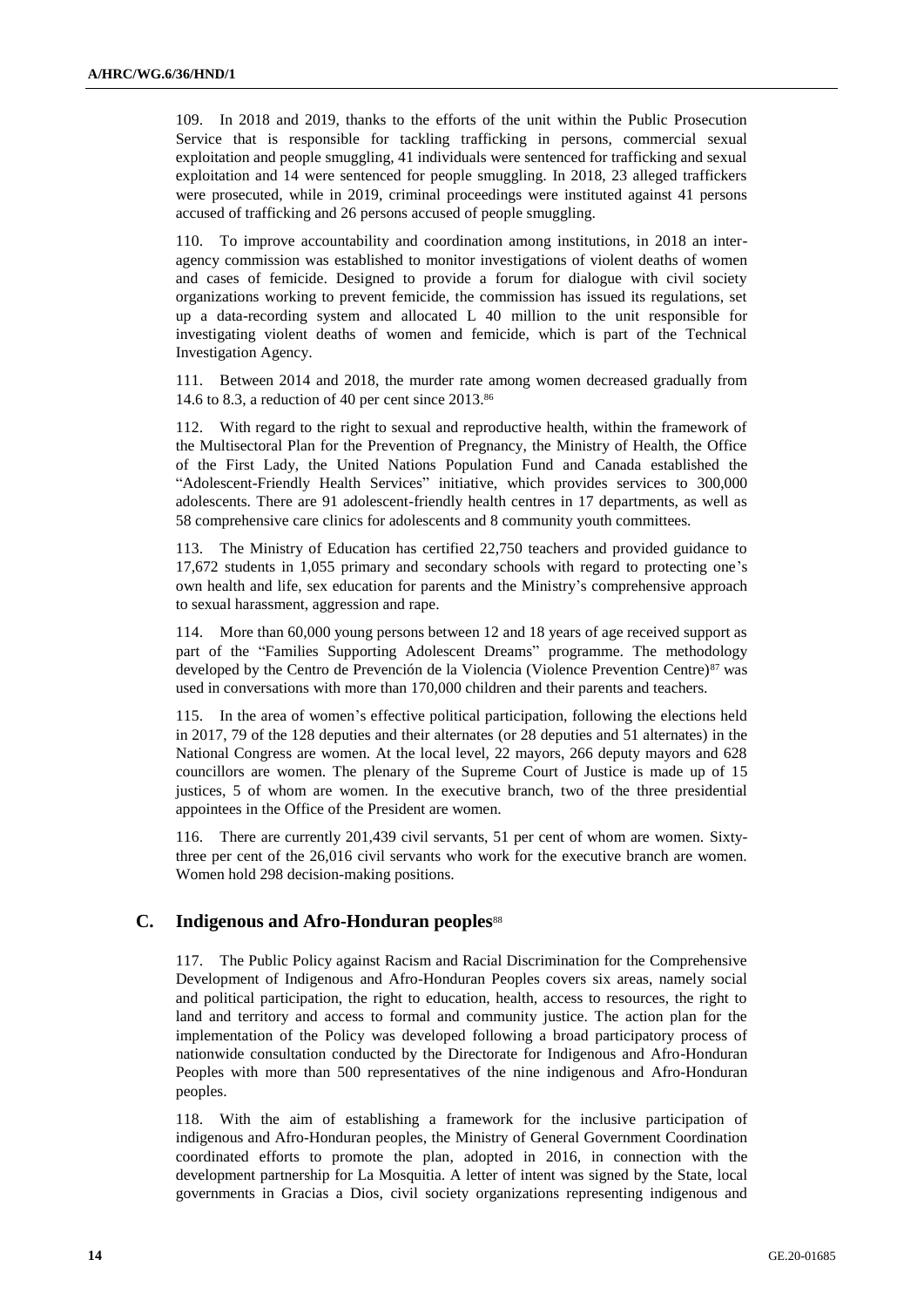Afro-Honduran peoples and aid partners.<sup>89</sup> The development partnership facilitates cooperation and the coordination of efforts relating to priority areas and issues to improve the situation of the peoples of the area.

119. Within the framework of the development partnership, the Territorial Governance Platform was set up, with working groups on justice and governance, economic development and the use of natural resources, and social development and basic infrastructure, with a focus on titling, distribution and regulation of land in the region.

120. With respect to access to land and resources, in 2019 the Inter-Agency Subcommission for the titling, expansion, distribution and protection of the land and natural resources of La Mosquitia was created within the framework of the development partnership. Previously, the National Agrarian Institute had granted title deeds to more than 25,000 families from 12 Miskito Territorial Councils in respect of a total of 1,114,976.24 hectares of land. Between 2015 and 2019, the Forest Conservation Institute also granted 10 title deeds to 2,800 families in respect of a total of more than 371,166 hectares of land.

121. In the area of economic development and use of resources, the development partnership, through the La Mosquitia Business Development Centres, provided 1,000 consultancy services to 457 small and medium-sized enterprises. In addition, 38 new ventures were launched, by 22 men and 16 women, and as a result 3,000 jobs were protected and 184 created, for 100 men and 84 women, during 2018 and 2019.

122. As part of the Prawanka project in La Mosquitia, the Ministry of Agriculture and Livestock provided L 4.164 million in the form of technical assistance for the development of production chains for staple grains, cocoa and fisheries, benefiting 3,750 families and delivering 2,110 free sacks of rice and bean seeds.

123. In the western region, as part of the PRO-LENCA project, more than 1,000 indigenous persons were provided with a range of resources, and L 54 million was provided for 12 investment and development plans set up for 915 indigenous women.

124. With regard to inclusion and effective participation in politics for indigenous and Afro-Honduran peoples, the Act on Political and Electoral Participation contains provisions concerning cooperation with related organizations. In 2017, the Supreme Electoral Court signed a letter of understanding with the Network of Indigenous and Afro-Honduran Women concerning women's participation in electoral processes and training initiatives and their involvement as observers.

125. In the 2017 congressional elections, the number of indigenous and Afro-Honduran deputies increased from 8 to 20. The 9 women and 11 men have formed a cross-party group.

126. The Government conducted a consultation process in the DIUNAT Miskito Territorial Council in Brus Laguna regarding a photovoltaic energy project.<sup>90</sup> The Miskito people were consulted regarding the oil exploitation project on the coast of La Mosquitia with the La Mosquitia Territorial Councils, in line with the Biocultural Protocol of the Miskito People.

127. With regard to the draft decree relating to legislation on free, prior and informed consultation, the National Congress is in the process of analysing the technical proposal and schedule of activities that it requested from OHCHR and which were submitted in November 2019.

128. With regard to the registration of indigenous and Afro-Honduran persons, the National Registry Office and the Ministry of Social Development and Inclusion, with support from the United Nations Development Programme, dispatched a mobile team which registered 343 individuals in La Mosquitia. Approximately 1,000 identity cards were issued under the Universal Civil Identity Program in the Americas run by the Organization of American States. The National Registry Office sent teams to areas bordering Northern Triangle countries to conduct birth registration and identification activities.

129. The inter-agency commission responsible for support and prevention activities regarding the issue of underwater fishing organized outreach sessions for Miskito divers to raise awareness of the Safety and Occupational Health Regulations for Underwater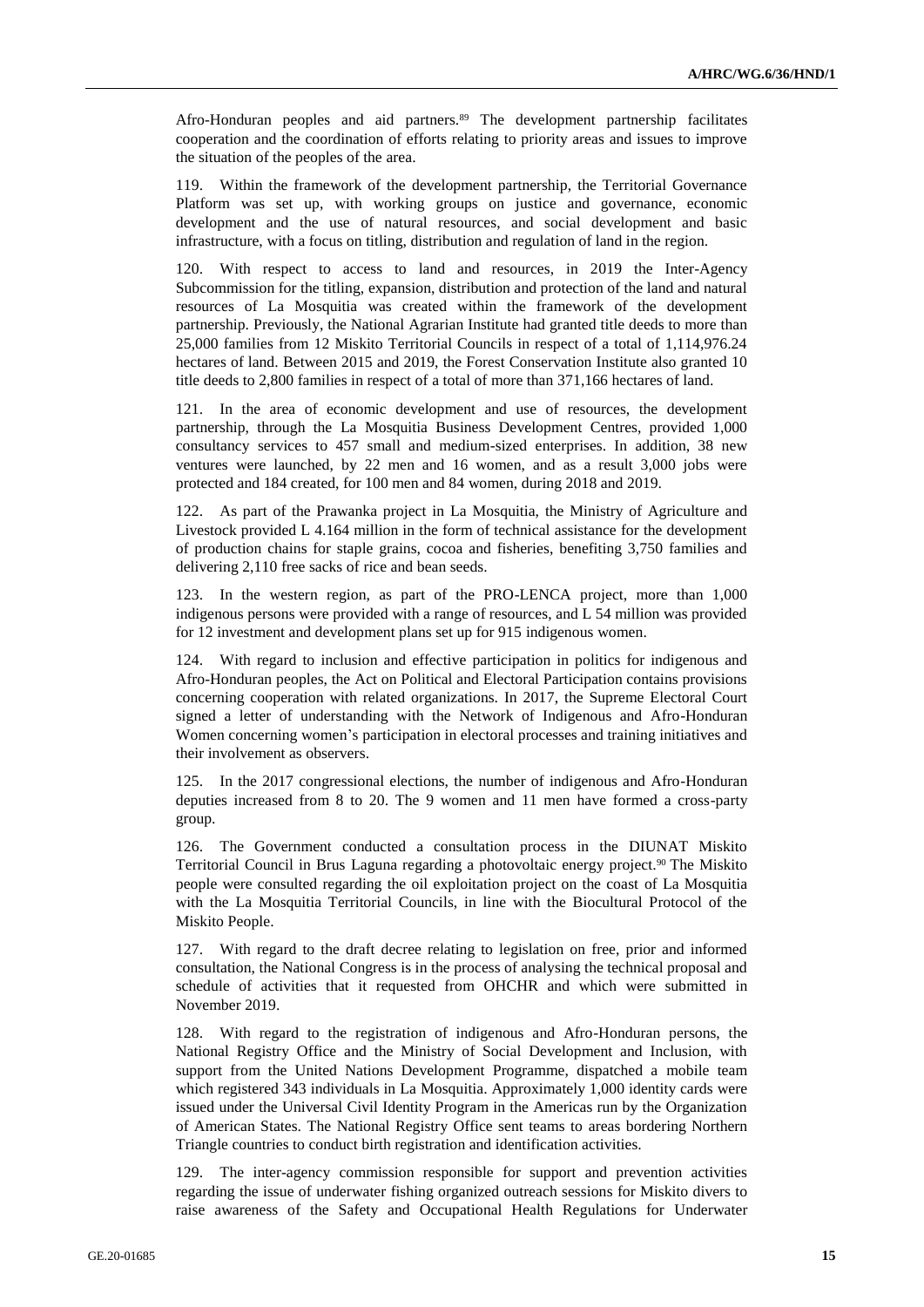Fishing.<sup>91</sup> With support from the Ministry of Human Rights, the regulations were aligned with international human rights standards.

130. A total of 177 labour inspections were conducted, leading to reduced occupational risks and improved productivity on vessels used in connection with underwater fishing.

131. Between 2016 and 2019, 148 scholarships were provided to the children of divers with disabilities. In 2015 and 2016, 500 young people received higher education scholarships.<sup>92</sup>

132. To improve services for the Lenca people, a new maternity and neonatal unit was opened at the Intibucá Regional Hospital. The unit, which cost L 88 million to set up, has 120 beds for adults and newborns. For the benefit of the Garífuna people, L 7 million was spent on the expansion of the paediatric unit at the Puerto Cortés Hospital. A hospital was built for the indigenous Tolupán community, and a health facility and a maternity and children's clinic were built in Montaña de la Flor. For the benefit of the Miskito people, a primary care clinic was set up in 2015 to treat decompression syndrome<sup>93</sup> and a protocol was drawn up for the provision of care to persons with decompression sickness.

133. Under the National Human Rights Action Plan, with a view to facilitating access to justice, the Ministry of Human Rights trained and certified 26 community advocates in Gracias a Dios in 2016 and 2017.

134. The Institutional Strategic Plan of the Public Prosecution Service contains guidelines for the application of a differentiated approach to providing victim support. In 2018, 25 training days were held for justice officials, indigenous persons and Afro-Hondurans, and 10 community visits were conducted to register complaints. When investigating offences against indigenous and Afro-Honduran peoples, the Office of the Special Prosecutor for Ethnic Groups and Cultural Heritage uses the Handbook on Investigations of Violations of the Rights of the Indigenous and Afro-Honduran Peoples. The Public Prosecution Service is currently investigating approximately 54 hydroelectric and mining projects affecting indigenous and Afro-Honduran communities.

### **D. Human mobility**<sup>94</sup>

135. Between 2015 and 2019, Honduras endeavoured to address the structural causes of irregular migration, to protect migrants in transit and destination countries and to reintegrate returning migrants through the following initiatives: the Partnership for Prosperity Plan, the Regional Protection and Solutions Framework and the Comprehensive Development Plan.<sup>95</sup>

136. In 2015, the Ministry of Foreign Affairs established the Office of the Deputy Minister for Consular and Migration Affairs with a view to supporting and protecting the rights of Hondurans in transit and destination countries.<sup>96</sup> It also began to work together with the Observatory on Consular and Migration Issues to develop evidence-based public policy.

137. The Office for the Protection of Honduran Migrants provides a broad range of services, including the purchase of medication, food, specialized medical care and airplane tickets. Together with the National Directorate for Children, Adolescents and Families, it assisted with the return of 981 children and adolescents and their reunification with their families.

138. Additional services are now available to Hondurans abroad through the Consular Centres for the Protection of Honduran Migrants in Houston and Mexico City and three new consulates have opened.<sup>97</sup>

139. The Ministry of Foreign Affairs has issued a guide on migrants' rights, which also contains a directory of the embassies and consulates of Honduras, as well as contact information for migrants' shelters and helplines in Mexico, the United States of America and Honduras.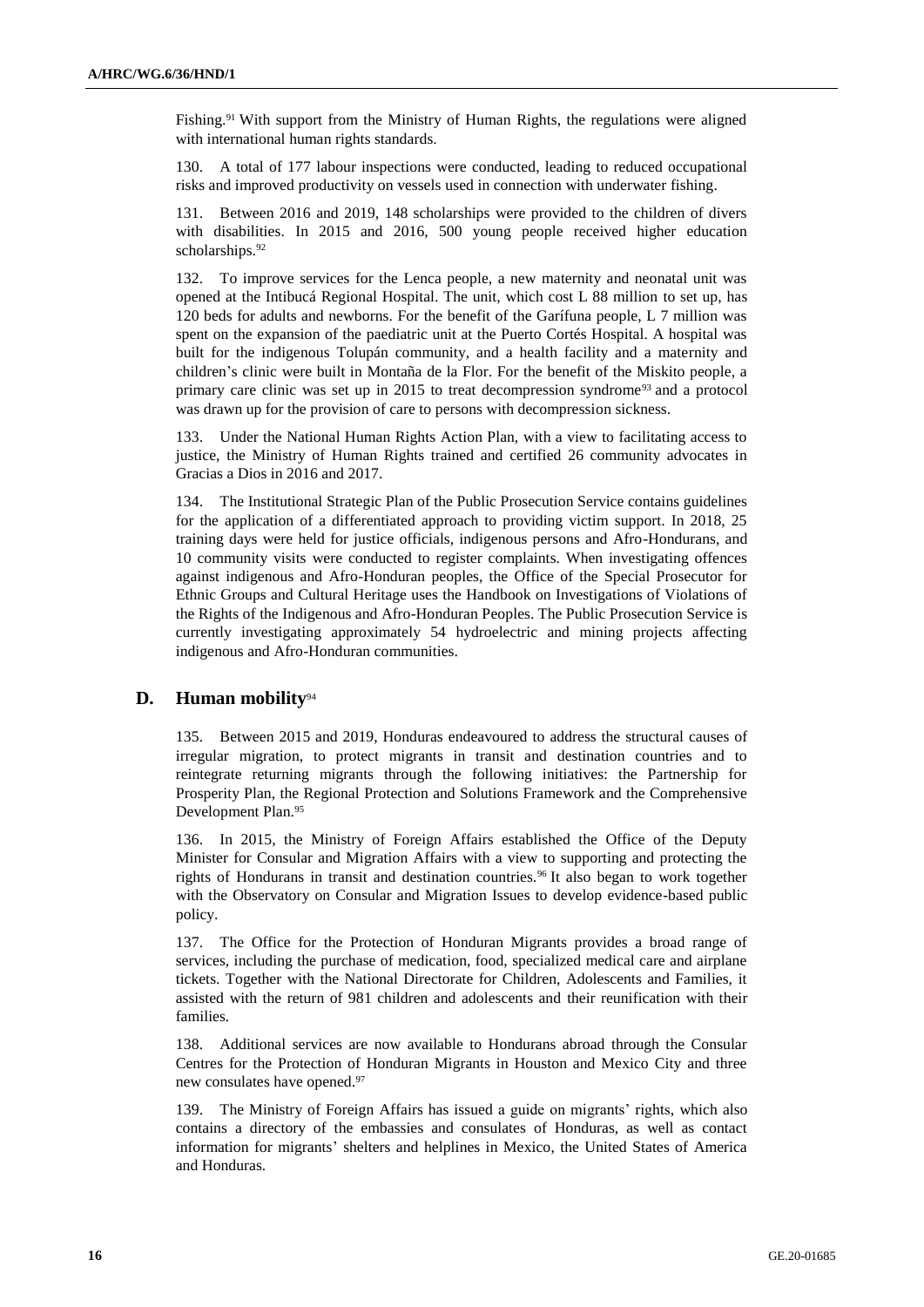140. Support centres for returning migrants have been set up to help migrants reintegrate into the labour market and society. A targeted, inter-institutional approach is used to identify and register people needing protection; funding is provided by the Solidarity Fund for Honduran Migrants.<sup>98</sup> In addition, 14 municipal support centres for returning migrants have been set up in municipalities identified as priority areas, to facilitate the local reintegration of returning migrants.

141. A total of 369 consultations were provided; 1,204 cases involving Hondurans deprived of their liberty and 650 cases involving children and adolescents were processed. In total, 312 received financial aid.

142. As part of the work of the Migrant Children Task Force, various mechanisms have been set up to deal with children, families and adults returning to Honduras by road or air, and a procedure has been developed to identify and register them, as well as offer them protection measures, in support centres for returning migrants.

143. As for special protection measures for children and adolescents, the National Directorate for Children, Adolescents and Families has dispatched teams to the northwestern reaches of the country to provide services related to protection, follow-up and reintegration of migrant children. Between 2015 and 2019, the support centre for returning migrants in Belén served 268,454 returning migrants, including 218,053 adults and 50,401 children and adolescents.

144. The Ministry of Foreign Affairs and the National Directorate for Children, Adolescents and Families, in collaboration with the Office of the United Nations High Commissioner for Refugees, apply the Immediate Protection Protocol in order to identify cases that require protection because of violent situations, as part of a holistic approach to supporting children and adolescents. Since 2014, the Ministry of Foreign Affairs has provided 200,280 services to returning children and adolescents, including medical, psychological, legal and follow-up services. In 2019, it handled 1,622 cases of migrant children requiring protection.

145. As part of a programme to protect children and adolescents whose rights have been violated, temporary shelters have been established as an alternative care structure for children and adolescents in vulnerable situations; the 10 centres currently in operation accommodated 1,047 children in 2019.

146. In 2019, with the support of the United Nations Children's Fund (UNICEF), a case management programme for migrant children and their families was rolled out, offering a number of social services and aiming to discourage such persons from reattempting irregular migration. A total of 2,181 cases involving the follow-up and reintegration of migrant children and adolescents were processed.

147. A multidisciplinary body was set up to analyse and resolve cases involving the protection of migrants who are in transit and asylum seekers. The National Migration Institute provides specialized services to such persons through the support centres for migrants in an irregular situation. In addition, a medical clinic was set up to provide migrants with humanitarian assistance. Between 2016 and 2019, support centres for migrants in an irregular situation provided services to 5,690 children and adolescents.

148. The Ministry of Human Rights is responsible for attending to the needs of victims of internal displacement, in coordination with the institutions that make up the Inter-Agency Commission for the Protection of Persons Displaced by Violence.

149. In 2019, a second study on internal displacement by violence in Honduras was published. The follow-up plan involves a pilot project aimed at generating knowledge about and experience in emergency humanitarian assistance for returning migrants requiring protection. Assistance will be provided to 18 cases. A guide on approaches for differentiated care has been developed with a psychosocial focus. Finally, three response plans for displacement, involving sustainable solutions, will be executed in three municipalities designated as priority.<sup>99</sup>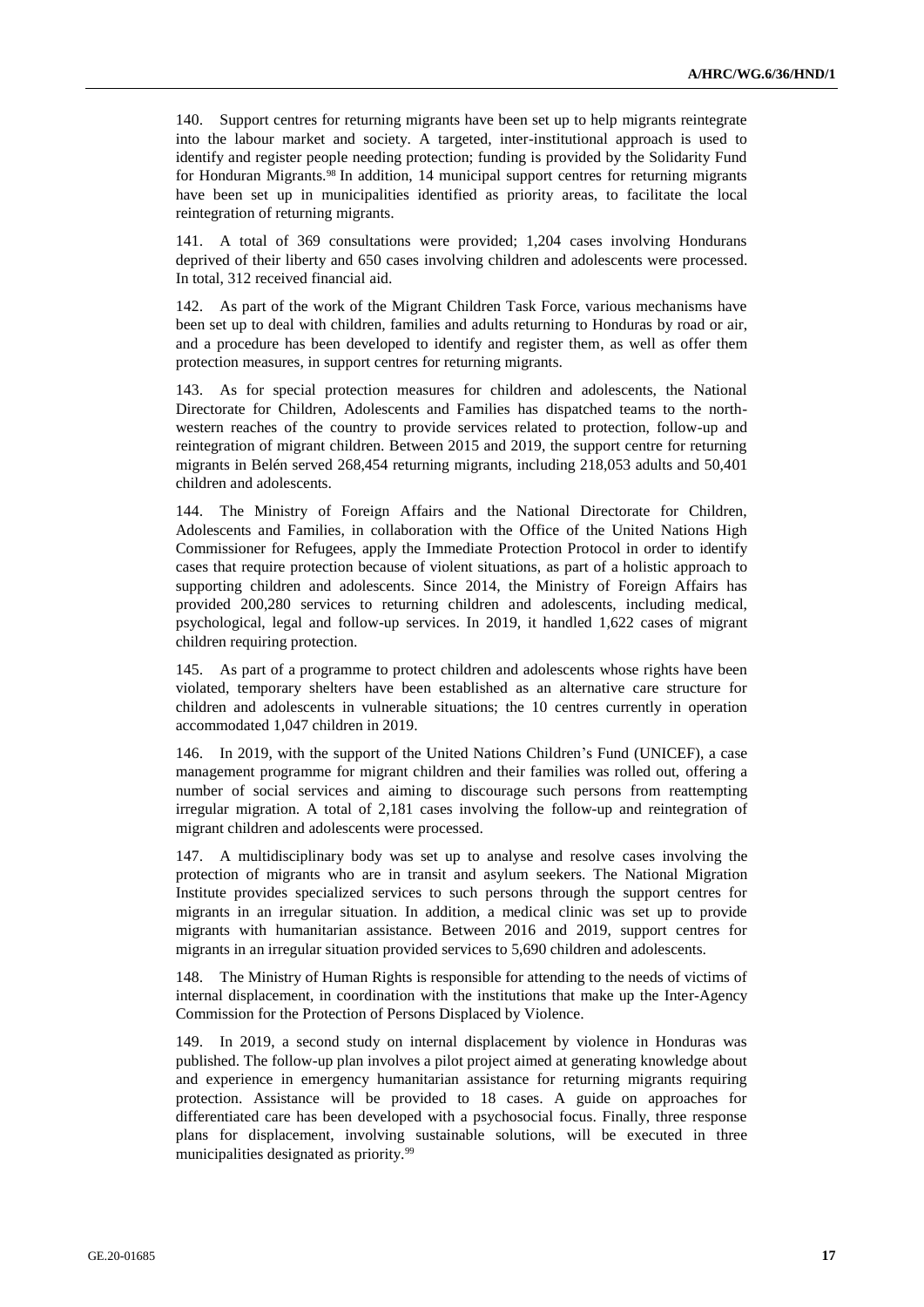### **E. Lesbian, gay, bisexual, transgender and intersex persons**<sup>100</sup>

150. The Ministry of Human Rights has incorporated a component on preventing discrimination in the army's basic training course, in the basic training of the Public Order Unit of the Military Police and in the human rights course given to public servants. This component covers the human rights of lesbian, gay, bisexual, transgender and intersex persons. In addition, a protocol for dealing with lesbian, gay, bisexual, transgender and intersex persons has been developed for law enforcement personnel.

151. The Ministry of Social Development and Inclusion and the Ministry of Human Rights signed cooperation agreements with civil society organizations, including the Centro para el Desarrollo y la Cooperación LGBTI ("Somos CDC"), the lesbian, gay, bisexual and transgender association "Arcoíris", and the Colectivo Violeta, for the capacity-training and awareness-raising of civil servants in the areas of human rights and sexual diversity.

152. The Ministry of Human Rights has trained 7,089 civil servants in the skills and tools needed to prevent discrimination, as a part of basic human rights training. It has also provided training to 210 civil servants through a human rights and sexual diversity workshop, which covered appropriate terminology and differentiated care protocols for lesbian, gay, bisexual, transgender and intersex persons.

153. The Ministry of Human Rights, with the support of civil society, is working to promote the rights of lesbian, gay, bisexual, transgender and intersex persons by developing a research agenda on social inclusion, in order to identify the obstacles to the progressive realization of that community's rights.

154. The National Penitentiary Institute, with the support of the organization Cozumel Trans, has developed training and awareness-raising initiatives on the rights of lesbian, gay, bisexual, transgender and intersex persons deprived of their liberty. Some 400 prison officials and workers received training, based on the methodology set out in the Manual on Human Rights Training for Prison Officials, produced by the Office of the United Nations High Commissioner for Human Rights.

155. To guarantee access to justice, the judiciary and the Eurojusticia programme trained 89 lesbian, gay, bisexual, transgender and intersex persons and certified them as legal facilitators in areas with poorer access to justice. There is a focus on providing services to citizens, especially those who are members of groups in vulnerable situations.

156. The Justice Education Society is training justice officials in investigating genderbased violence and to consider the lesbian, gay, bisexual, transgender and intersex community as a priority. Since 2009, there have been 19 convictions for violence against lesbian, gay, bisexual, transgender and intersex persons.

157. As for the right to health of lesbian, gay, bisexual, transgender and intersex persons, the Ministry of Health has issued guidelines for non-discriminatory, stigma-free health services, which are applied in all health-care facilities.

### **F. Human rights defenders, journalists, social communicators and justice officials**<sup>101</sup>

158. Since the Protection Act was passed in 2015, the General Directorate for the Protection Framework has registered 384 cases, of which 204 are pending.<sup>102</sup> Of these cases, 40 involve environmental defenders, 21, indigenous persons, 8, Afro-Hondurans and 12, defenders of lesbian, gay, bisexual, transgender and intersex persons. Since 2017, a total of 482 analyses and risk reassessments have been referred to the protection mechanism's technical committee.

159. Between 2017 and 2019, a number of analysis tools and manuals were developed with the support of the United States Agency for International Development (USAID), through Freedom House, and approved by the National Protection Council, in order to make the protection mechanism operational. Flowcharts and a methodology for individual and collective risk assessment were drawn up with the support of the European Union.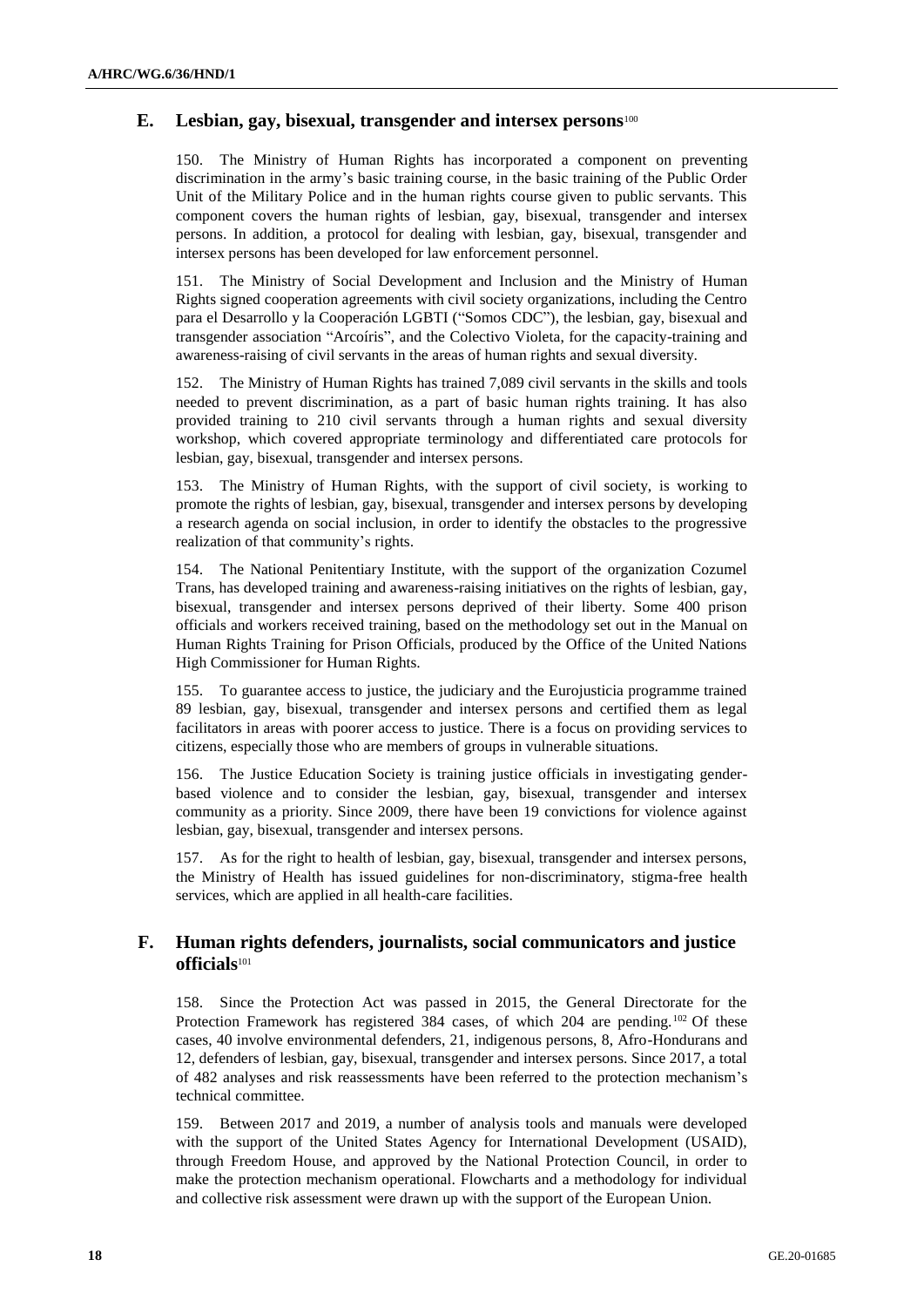160. Rapid protection assessments are used when conducting initial interviews with people requesting protection measures. A differentiated approach, with an intersectional analysis, is applied to individual and collective cases, using technical risk assessment tools. The measures are agreed on with the beneficiaries and the protection mechanism's technical committee and follow-up is ensured thereafter.

161. The General Directorate for the Protection Framework, with the technical assistance of USAID-Freedom House, has developed a methodology for analysing the risk context and for formulating prevention and early-warning plans so as to support the work to defend human rights, freedom of expression and access to justice. There are seven risk context assessments.<sup>103</sup> The aforementioned plans have been drawn up with representative organizations, including indigenous communities, defenders of the rights of lesbian, gay, bisexual, transgender and intersex persons, journalists and social communicators, and human rights defenders of southern Honduras and Bajo Aguán.

162. In order to familiarize people with the Protection Act and to help them gain access to protection measures, 31 awareness-raising initiatives were launched, which 900 persons attended, among them defenders of human rights, indigenous communities, Garífuna communities, trade unions, journalists, social communicators and justice officials.

163. Between 2016 and 2019, the General Directorate for the Protection Framework saw its budget increased by 142 per cent; it now has a revolving fund of L 10 million.<sup>104</sup>

#### **G. Persons deprived of their liberty**<sup>105</sup>

164. Since 2017, overcrowding in the national prison system has decreased by 46 per cent and prison conditions have improved, thanks to the construction of three new facilities, which increased prison capacity by 3,880 places, and the renovation of other, existing facilities.

165. To help prisoners successfully reintegrate into society, various programmes have been introduced, providing prisoners with training in agriculture, values and development. Training was provided to some 1,400 prisoners in 12 prison facilities. As part of efforts to uphold the rights of persons deprived of their liberty, early release was granted to 850 persons.

166. Over the past three years, in accordance with its mandate, the National Committee for the Prevention of Torture and Cruel, Inhuman or Degrading Treatment or Punishment has promoted guidelines for documenting and dealing with cases of torture. It disseminated the guidelines to the local authorities in 2017 and 2018 and has trained 313 officials on how to apply them.

167. In 2018, training based on the handbook on human rights and absolute prohibition of torture was given to 458 members of the National Police and to 492 members of the Public Order Unit of the Military Police. In addition, 68 training days were held for a total of 2,598 persons (1,698 men and 900 women). Of the attendees, 248 belonged to groups in vulnerable situations.

168. From 2015 to 2018, the Ministry of Human Rights provided training on promoting human rights and a culture of peace to 4,198 persons deprived of their liberty. It also trained 120 public servants of the National Penitentiary Institute to become human rights trainers for public institutions.

169. Between 2016 and 2018, the National Committee for the Prevention of Torture and Cruel, Inhuman or Degrading Treatment or Punishment conducted, on average, 118 visits per year to detention facilities; it referred 160 complaints to the Public Prosecution Service.

170. With the support of various national actors specializing in the protection of human rights, including the Ministry of Human Rights, the Office of the National Commissioner for Human Rights, the National Committee for the Prevention of Torture and Cruel, Inhuman or Degrading Treatment or Punishment and civil society organizations, the Government established a special commission, made up of the National Inter-institutional Security Force, to speed up the consolidation and improvement of a new prison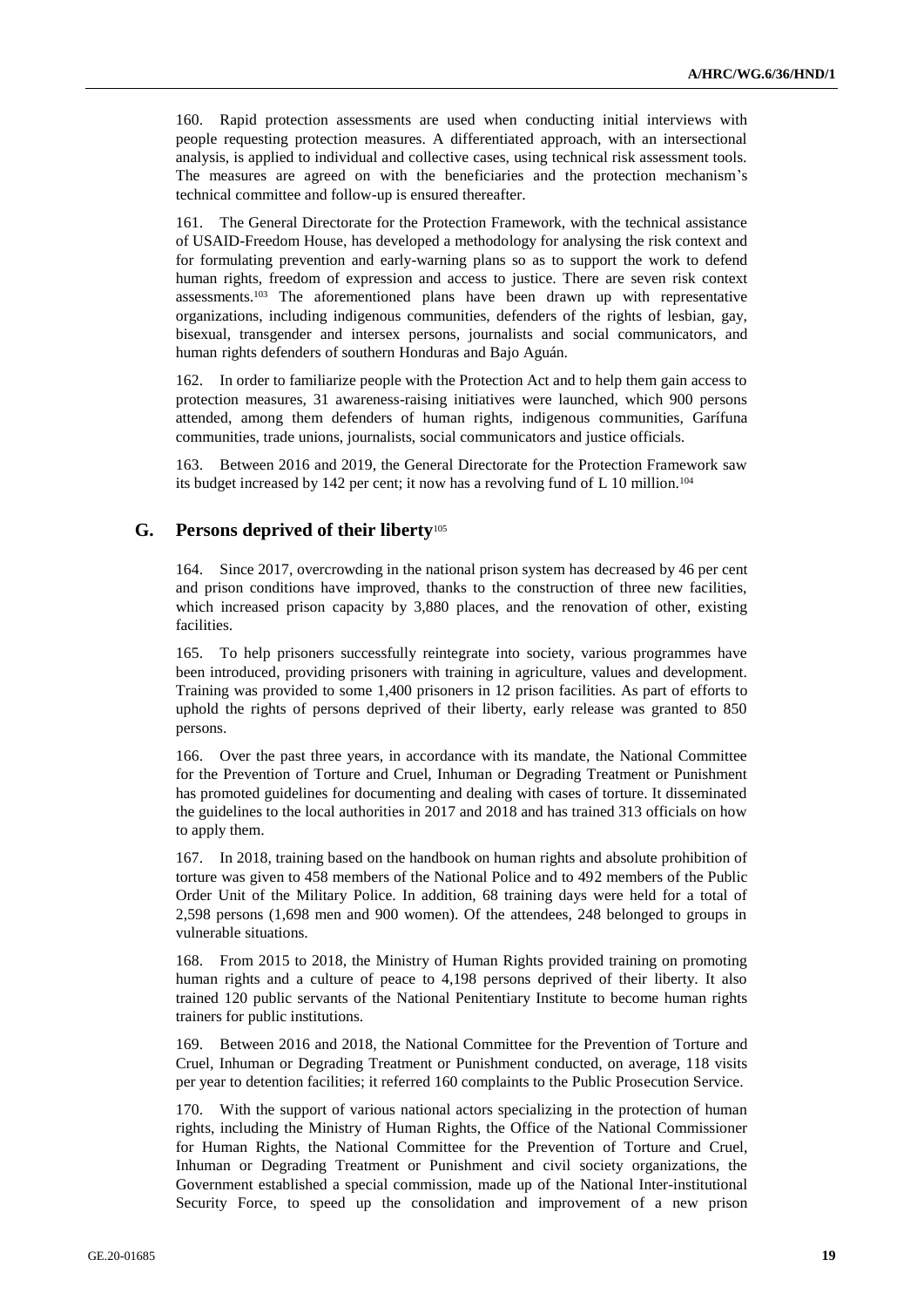management system, as an exceptional, temporary measure, for a six-month period. The purpose of this initiative is to ensure that any decisions and actions retain a human rights focus and comply with international standards for the protection of persons deprived of their liberty.<sup>106</sup>

# **VI. Achievements, best practices and challenges**

171. A number of achievements are worth mentioning: 61 per cent of national courts have no case backlog; the homicide rate has gone down by 30.72 percentage points compared to 2014; there are a number of active forums for dialogue with civil society; poverty has gone down by 8 per cent thanks to the "Better Life" programme; there are 6,207 fewer hospital births to teenage mothers and 37 per cent fewer pregnancies among high school students; and a State mechanism for returning migrants requiring special protection has been strengthened. 107

172. Honduras has been internationally recognized as one of the nine countries that has introduced a protection mechanism for human rights defenders.<sup>108</sup> It has also been recognized for the Ciudad Mujer initiative,<sup>109</sup> the establishment of the Ministry of Human Rights and the formal status it granted to the Special Response Group on Human Rights.

173. The main human rights challenges relate to (i) generating disaggregated data; (ii) following up on recommendations in various fields despite the limited specialized technical resources available; (iii) creating a culture of peace and human rights; (iv) increasing the participation of civil society in decision-making; (v) dealing with constant social conflict and polarization; and (vi) reinforcing the human rights dialogue between the State and civil society.

174. Honduras is deeply concerned about climate change, organized crime and drug trafficking, factors that impact on the State's ability to uphold human rights. Nationally, further efforts are needed to improve access to justice, to reduce impunity, to eradicate poverty and to achieve gender equality.

# **VII. Technical assistance expectations**

175. The State is grateful to all the Governments, international cooperation agencies and civil society organizations in the field that have served as indispensable allies in achieving the progress laid out in this report. It encourages States to continue and, if possible, to increase cooperation assistance to and investment in Honduras.

176. It appeals to the international community generally to forge strong ties with Honduras so that it is able to overcome current and future challenges and to protect the rights of the most vulnerable, leaving no one behind.

177. Considering the experience and capacity of the State in certain fields, we invite our counterparts to examine in further detail the good practices developed over the past five years further to the recommendations arising from the second cycle of the universal periodic review, specifically relating to the protection of human rights defenders, internally displaced persons, the link between human rights policy and civil society, joint initiatives with OHCHR, dialogue between the State and civil society and the implementation of the Honduran System for the Monitoring of Recommendations.

*Notes*

<sup>&</sup>lt;sup>1</sup> Decreto Ejecutivo PCM 028-2017 Gaceta 34,410.

<sup>&</sup>lt;sup>2</sup> El SIMOREH es una herramienta que permite el seguimiento en línea de las recomendaciones de los órganos de tratados y procedimientos especiales y la auto asignación, priorización y seguimiento de las mismas a través de 10 mesas de trabajo.

<sup>&</sup>lt;sup>3</sup> The Municipalities of Solidarity and Well-being are designed to promote a focus on human security in municipal communities and encourage the participation of society and local governments in local transformation with a view to achieving sustainable development.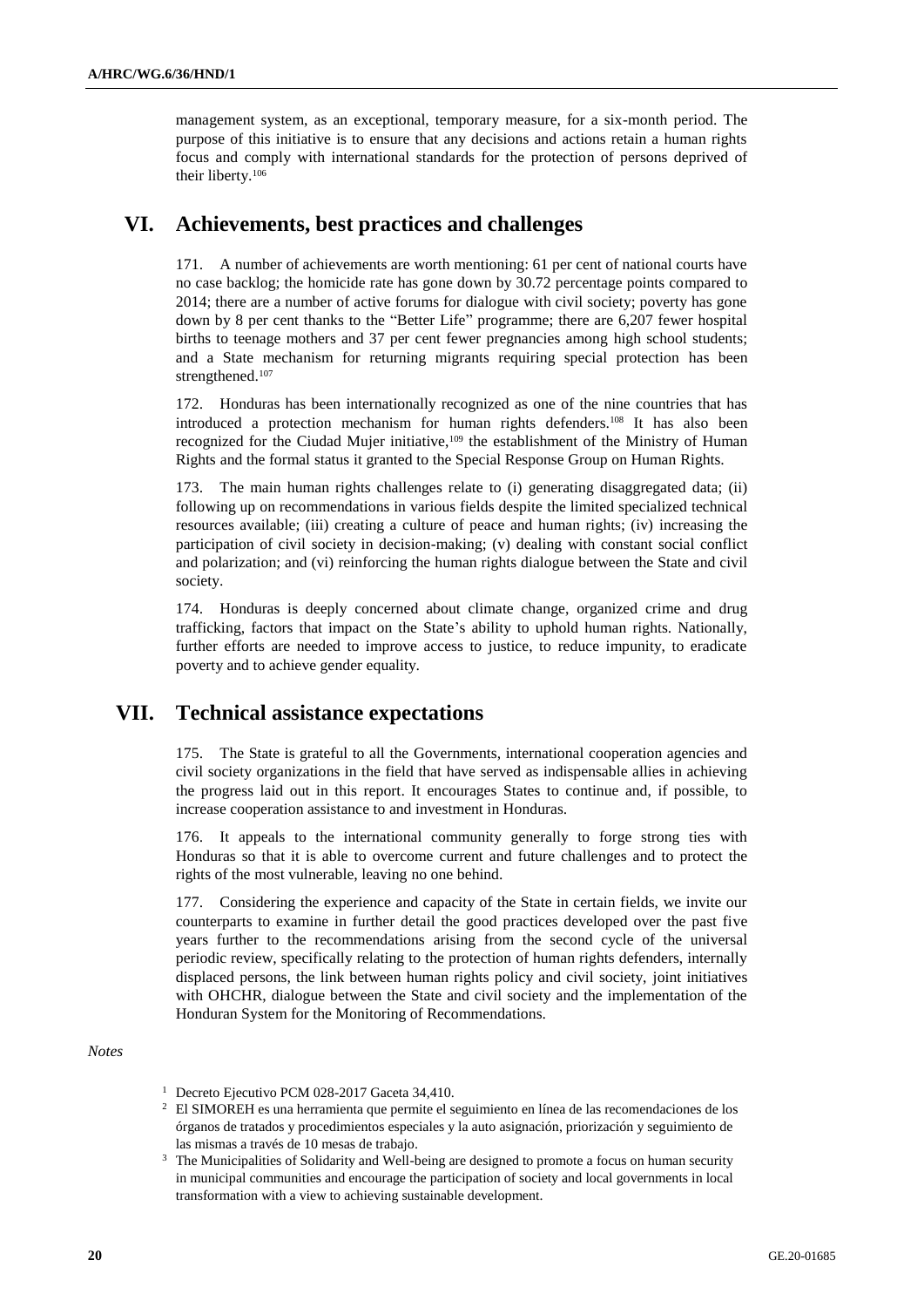- <sup>4</sup> Creado conforme al Protocolo Facultativo de la Convención contra la Tortura y Otros Tratos o Penas Crueles, Inhumanos o Degradantes.
- <sup>5</sup> Decreto Ejecutivo PCM-055-2017, Gaceta 34,441.
- <sup>6</sup> Acuerdo FGR-002-2018, Gaceta 34,593, se creó en marzo de 2018, otorgándole competencia para investigar los delitos cometidos en perjuicio de las y los defensores de derechos humanos, periodistas, comunicadores sociales y operadores de justicia, incluyendo el delito de amenazas.
- <sup>7</sup> Recomendaciones 124.1, 124.20, 124.24, 124.44, 124.47, 125.1, 125.3, 125.4, 125.13, 126.5, 126.8, 126.12.
- <sup>8</sup> Decreto Legislativo No. 89-2016, Gaceta 34,109. Acuerdo No. 001-2016, Gaceta 34, 031.
- <sup>9</sup> Acuerdo PCSJ No. 01-2017, Gaceta 34,265.
- <sup>10</sup> Decreto No. 97-2017 y 98-2017, Gaceta 34,473.
- <sup>11</sup> Decreto Legislativo No. 200-2018, Gaceta 34,856.
- <sup>12</sup> Acuerdo FGR 009-2017, Gaceta 34,403 Dirección de Lucha contra el Narcotráfico; Acuerdo FGR-13-2017 Gaceta 34,447 Unidad Contra la Trata de Personas, Explotación Sexual Comercial y Tráfico Ilícito de Personas; Acuerdo FGR 002-2018, Gaceta 34,593 Fiscalía Especial para la Protección de los Defensores de Derechos Humanos, Periodistas, Comunicadores Sociales y Operadores de Justicia; Acuerdo FGR 006-2018, Gaceta 34,599 Fiscalía Regional del Aguán; y, Acuerdo FGR 009-2017, Gaceta 34,403 Dirección de Lucha contra el Narcotráfico.
- <sup>13</sup> Decreto Legislativo No. 106-2016, Gaceta 34,201 Unidad de Investigación de Muertes Violentas de Mujeres y Femicidios.
- <sup>14</sup> Decreto Legislativo No. 69-2017, Gaceta 34,463; Decreto Legislativo No. 018-2017, Gaceta 34,463; y, Acuerdo Ministerial No 264-2019, Gaceta 34,867.
- <sup>15</sup> Decreto Legislativo No.140-2015, Gaceta 34,175.
- <sup>16</sup> Decreto Legislativo No. 101-2018, Gaceta 34,866.
- <sup>17</sup> Decreto Legislativo No. 51-2016, Gaceta 34,162.
- <sup>18</sup> Decreto Ejecutivo PCM-061-2017, Gaceta 34,450.
- <sup>19</sup> Decreto Legislativo No. 106-2016, Gaceta 34,201.
- <sup>20</sup> Creado mediante Acuerdo No. 003-2016, Gaceta 34,134.
- <sup>21</sup> Recomendaciones 125.6, 125.74, 126.1.
- <sup>22</sup> Decreto Legislativo No. 8-2017 Gaceta 34,408.
- <sup>23</sup> Disponible en: https://sde.gob.hn/2017/08/17/tlc-korea/ consultado el 14 de diciembre de 2019.
- <sup>24</sup> Decreto Legislativo No. 178-2016, Gaceta 34,290.
- <sup>25</sup> Decreto Legislativo No. 125.2016, Gaceta 34,380.
- <sup>26</sup> Decreto Legislativo No. 118-2019 Gaceta 35,093.
- <sup>27</sup> Decreto Ejecutivo PCM-064-2018, Gaceta 34,756.
- <sup>28</sup> Disponible en: http://www.scgg.gob.hn/es/node/236 consultado el 14 de diciembre de 2019.
- <sup>29</sup> Decreto Ejecutivo PCM-029-2017, Gaceta 34,333; Decreto Ejecutivo PCM 015-2016, Gaceta 34,016; Decreto Ejecutivo PCM-05-2015 Gaceta 33,672; y, Decreto Legislativo 015-2016, Gaceta 34,016.
- <sup>30</sup> Decreto Ejecutivo PCM-027-2016 Gaceta 34,031.
- <sup>31</sup> Decreto Ejecutivo PCM-054-2019 Gaceta 35,096.
- <sup>32</sup> Decreto Ejecutivo No. PCM-020-2019 Gaceta 35,006.
- <sup>33</sup> Decreto Ejecutivo PCM-034-2019 Gaceta 34,999.
- <sup>34</sup> Recomendaciones 124.3, 124.4, 124.5, 124.12, 124.13, 124.14, 124.15, 125.9, 125.10.
- <sup>35</sup> https://spinternet.ohchr.org/\_layouts/15/SpecialProceduresInternet/ViewCountry Visits.aspx?Lang=sp&country=HND consultado el 11 de diciembre de 2019.
- <sup>36</sup> Recomendaciones 124.11, 124.39, 124.40, 124.41, 124.43, 125.7, 125.24, 125.25, 125.26, 125.29, 125.30, 125.31, 125.32, 125.34, 125.44.
- <sup>37</sup> Artículo 311 de la Constitución de la República de Honduras.
- <sup>38</sup> Disponible en: https://portalunico.iaip.gob.hn/portal/ver\_documento.php?uid= Njk5NTk4OTM0NzYzNDg3MTI0NjE5ODcyMzQy consultado el 21 de enero de 2020.
- <sup>39</sup> Los Cinco ejes del Plan Estratégico del Poder Judicial son: 1) Estructura Orgánica Eficiente; 2) Personal Calificado y Motivado; 3) Gestión Judicial Eficaz; 4) Comunicación con la Ciudadanía y; 5) Uso de Nuevas Tecnologías.
- <sup>40</sup> La Comisión es responsable de la promoción, difusión, comprensión, aplicación e incorporación como eje transversal del acceso a la justicia a personas en condición de vulnerabilidad.
- <sup>41</sup> El SNFJ tiene como objetivo garantizar el acceso a la justicia, promover una cultura de paz y fortalecer mecanismos de prevención y resolución alternativa de conflictos en 192 de los 298 municipios. El SNFJ asegura el acercamiento de servicios judiciales a la población en situación de vulnerabilidad; también representa un ahorro a la población de escasos recursos.
- <sup>42</sup> El PEI-MP tiene 7 Objetivos Estratégicos: 1) Liderar la Política contra la Criminalidad; 2) Acción Penal Consolidada y Eficaz que garantice la rapidez en la Investigación; 3) Asegurar la Atención y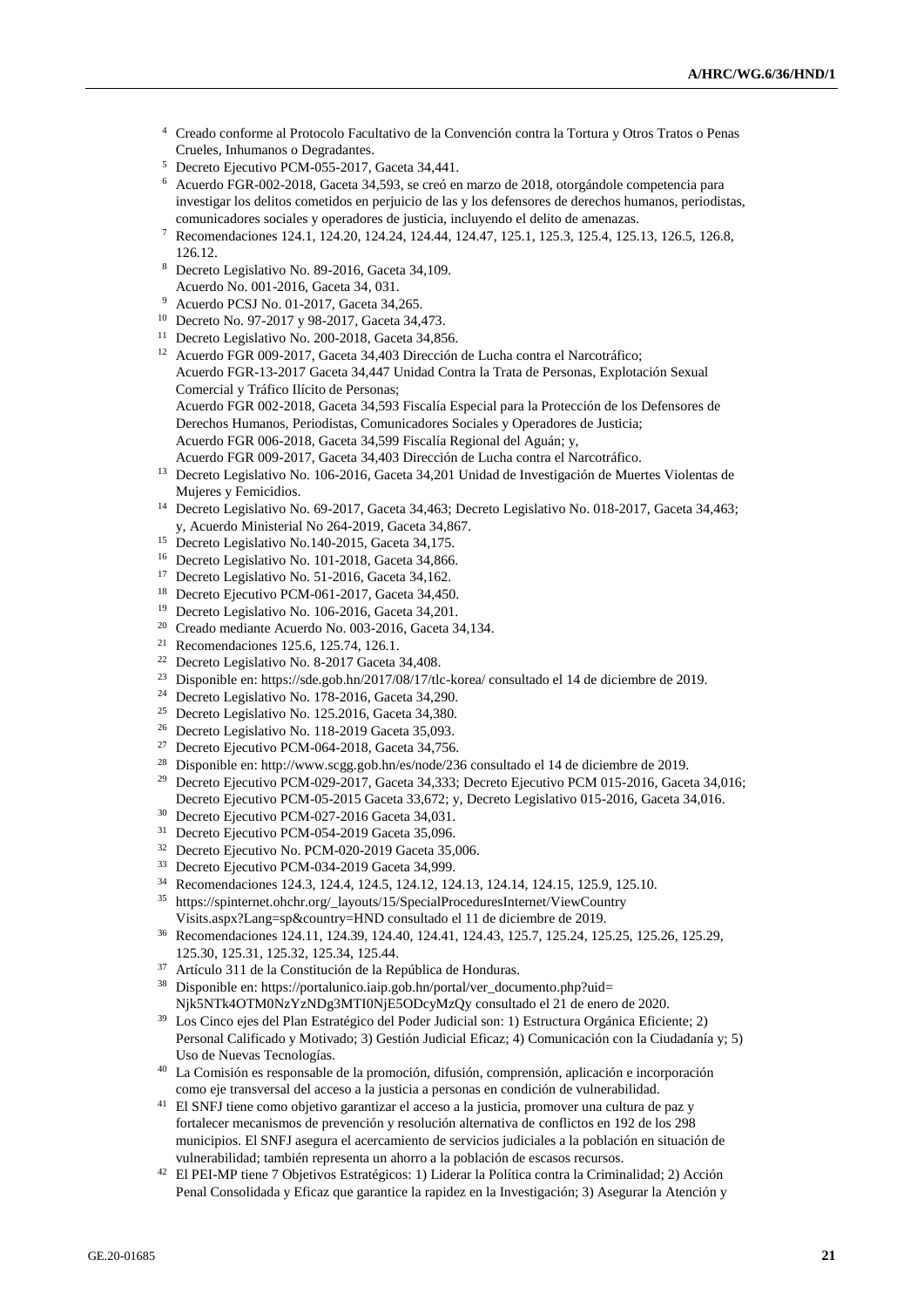Protección eficaz a Testigos y Víctimas del Delito; 4) Promover la Profesionalización de los servidores del MP; 5) Fortalecer la respuesta ante los Delitos contra la Vida, Criminalidad Organizada y Corrupción; 6) Adaptar la Estructura Orgánica del MP y su gestión a los Retos de la Nueva Estrategia y 7) Optimizar el Servicio de Atención a la Población en Beneficio de la Administración de Justicia.

- <sup>43</sup> Ahora Unidad Fiscal Especializada contra Redes de Corrupción, disponible en https://www.mp.hn/index.php/author-login/150-enero2020/5345-comunicado-ministerio-publicocrea-unidad-fiscal-especializada-contra-redes-de-corrupcion consultado el 25 de enero del 2020.
- <sup>44</sup> Recomendaciones 124.38, 124.48, 125.15, 125.22, 125.23, 125.35, 125.36, 125.40, 125.41, 125.42, 125.43, 125.45, 125.46, 126.11.
- <sup>45</sup> La construcción de estos parques es realizada con recursos del Fideicomiso creado en la Ley de Seguridad Poblacional.
- <sup>46</sup> Disponible en: http://www.estrategiaycomunicaciones.gob.hn/?q=content/parques-para-una-vidamejor-afianzan-la-diversi%C3%B3n-familiar-y-la-paz consultado el 22 de enero de 2020.
- <sup>47</sup> Por sus siglas en inglés, Gang Resistance Education and Training (GREAT).
- <sup>48</sup> Disponible en: http://www.scgg.gob.hn/es/node/227 consultado el 17 de diciembre de 2019.
- <sup>49</sup> Recomendaciones 124.50, 125.5, 126.10.
- <sup>50</sup> Acuerdo No. 12-2014 Gaceta 33,428.
- <sup>51</sup> A junio de 2019, 145 instituciones cumplieron al 100% la publicación de la información legalmente requerida, que significó un aumento de 74 instituciones más en comparación a 2016.
- <sup>52</sup> El Plan de Gobierno Abierto contiene los siguientes compromisos: 1) Aumento a la Integridad Pública; 2) Gestión Eficiente y Eficaz de los Recursos Públicos; 3) Mejora en los Servicios Públicos; 4) Crear comunidades más seguras y; 5) Incremento de la responsabilidad Corporativa.
- <sup>53</sup> Recomendación 125.39.
- <sup>54</sup> Recomendación 125.68.
- <sup>55</sup> Los planes de desarrollo tienen como ejes estratégicos el crecimiento económico inclusivo y protección social, priorizando los pilares de educación, salud y reducción de la pobreza; acceso al crédito, innovación e infraestructura; transparencia y rendición de cuentas.
- <sup>56</sup> Las inspecciones laborales se enmarcan la Ley de Inspección del Trabajo, aprobada en 2017.
- <sup>57</sup> Recomendaciones 125.63, 125.67, 125.69, 125.70.
- <sup>58</sup> El Piso de Protección Social tiene como objetivo principalmente entregar los siguientes beneficios: ingreso básico y acceso a otros bienes y servicios que garantizan el adecuado desarrollo de las y los niños; promoción de la salud integral; promoción del empleo, seguridad alimentaria y nutricional de las familias.
- <sup>59</sup> En el marco de la Ley de Beneficios para Proyectos de Construcción de Viviendas.
- <sup>60</sup> Para garantizar el mejor uso de los recursos y llegar a las familias con mayores necesidades, la SEDIS cuenta con un mecanismo de focalización que se actualiza permanentemente a través del CENISS.
- <sup>61</sup> Disponible en: https://publications.iadb.org/publications/spanish/document/%C2%BFAumentan-lastransferencias-monetarias-condicionadas-la-participaci%C3%B3n-de-las-mujeres-en-la-toma-dedecisiones-La-evidencia-del-Programa-Bono-10000-en-Honduras.pdf consultado el 21 de enero de 2020.
- <sup>62</sup> Recomendaciones 125.18, 125.20, 125.61, 125.73, 125.75.
- <sup>63</sup> En el marco de la Ley de Alimentación Escolar.
- <sup>64</sup> Fundamentado en el Convenio 169 de la Organización Internacional del Trabajo (OIT) y la LFE.
- <sup>65</sup> Modelo de Educación Intercultural Bilingüe para Pueblos Indígenas y Afrohondureños, 2019.
- <sup>66</sup> Informe Sobre la Situación de Derechos Humanos en Honduras 2018, pág. 32.
- <sup>67</sup> Incluyendo un Plan de Parto y Puerperio y Cuidados del Niño, Niña. Informe Nacional de Honduras, mayo 2019, Vigesimoquinto Aniversario Declaración y Plataforma de Acción de Beijing.
- <sup>68</sup> Informe de Medio Término EPU 2017.
- <sup>69</sup> Informe Nacional de Honduras, mayo 2019, Vigesimoquinto Aniversario Declaración y Plataforma de Acción de Beijing.
- <sup>70</sup> Disponible en: https://www.presidencia.gob.hn/index.php/gob/el-presidente/6187-otros-219-jovenesestudiaran-en-el-extranjero-con-becas-20-20 consultado el 17 de diciembre de 2019.
- <sup>71</sup> Disponible en: https://www.presidencia.gob.hn/index.php/gob/el-presidente/6475-becas-20-20 fuente-de-inspiracion-y-voluntariado-para-miles-de-estudiantes consultado el 17 de diciembre de 2019.
- <sup>72</sup> Disponible en: https://a15ce943-443f-42a7-b7c2-ed96536798ab.filesusr.com/ugd/2de390\_ 4ed31c3ab4eb4a23970188377cdcee40.pdf consultado el 17 de diciembre de 2019.
- <sup>73</sup> Recomendaciones 125.65, 125.72.
- <sup>74</sup> Disponible en: https://www.presidencia.gob.hn/index.php/gob/el-presidente/6666-presidentehernandez-sanciona-decreto-de-prestamo-con-bid-para-construir-hospital-del-trauma-en-tegucigalpa consultado el 16 de diciembre de 2019.
- <sup>75</sup> Recomendaciones 124.17, 124.36, 124.37, 124.58, 125.16, 125.21, 125.62, 125.66.